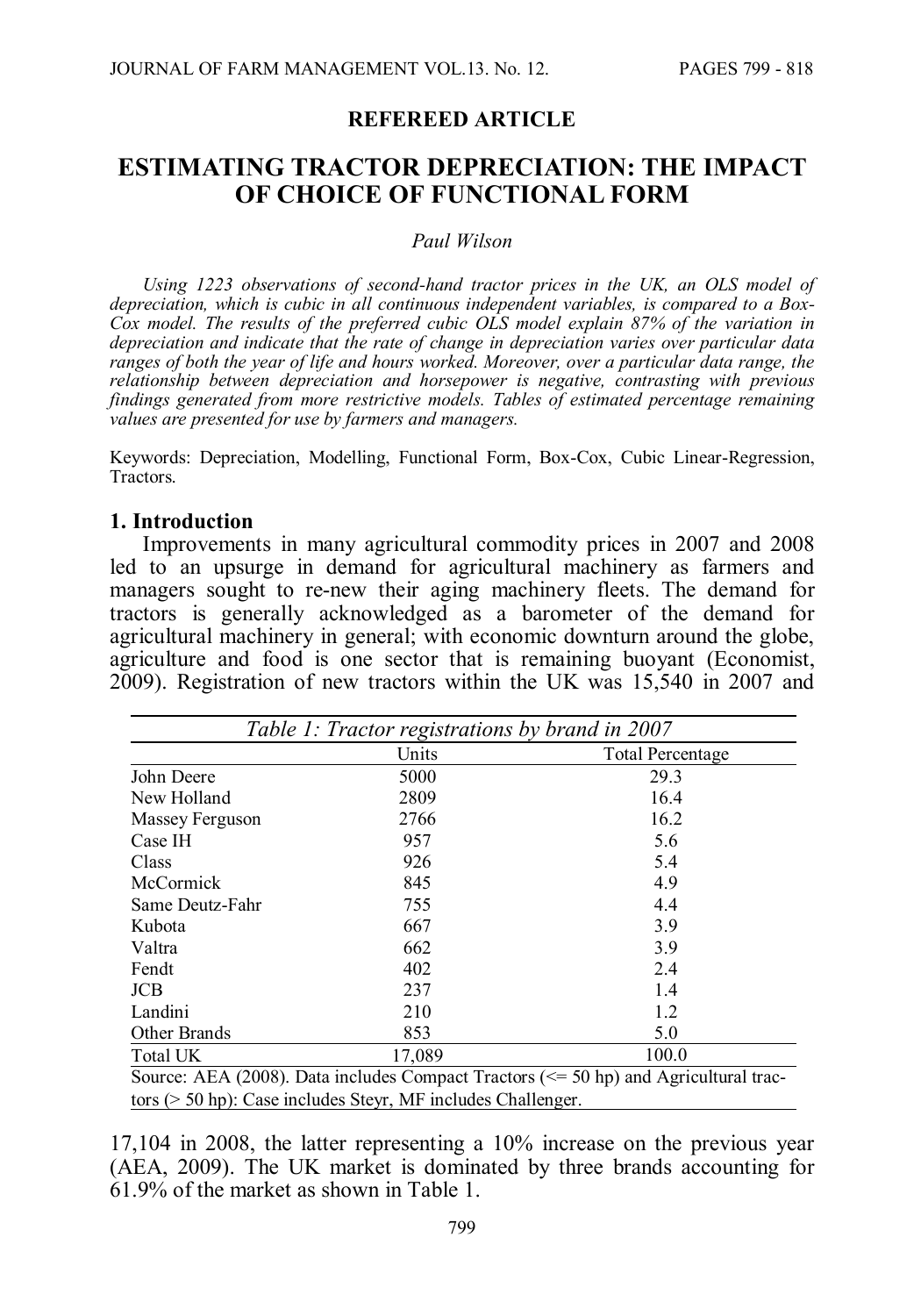The market for new and second hand tractors is heavily influenced by actual and anticipated profitability within the industry and the equilibrium between demand and supply for second-hand tractors is a determining factor in establishing the residual, or 'trade-in', value of agricultural tractors. Farmers and managers seeking to invest in new tractors generally make some assessment of the anticipated future value of their investment in a new tractor in order to determine the asset's depreciation over its period of ownership within the business.

Farmers and managers have traditionally used a variety of methods for assessing the likely future value of tractors, including the use of 'standard' depreciation rates often used in accounting procedures for tax purposes, and the use of UK industry standards (e.g. Nix pocketbook (various), or the depreciation rate used within the Farm Business Survey (FBS) (Defra, 2009)). However, the depreciation of a 'working' fixed asset such as a tractor is only one element of the cost of ownership and farmers and managers must also take into account running costs, finance charges, service costs and anticipated repair costs over the life time of ownership. Whilst this paper does not explicitly address these points, depreciation represents a substantial cost of ownership and the standard tables (e.g. Nix) or interactive CD computer packages (Agro-Business Consultants, 2010) available to farmers reinforce the importance of understanding ownership costs at the outset of making an investment. Moreover, in seeking to make an informed decision between buying new or second hand, managers require knowledge of the relative depreciation costs involved alongside other costs of ownership that may differ (e.g. repairs) between buying new and second hand. Whilst this research therefore seeks to examine only one area of tractor ownership cost, it is arguably an area of great importance and one that has led previous authors to seek to more fully explain the factors that influence tractor depreciation.

Recent examples of research into UK tractor depreciation include Wilson and Davis (1999) and Wilson and Tolley (2004) where tables of estimated remaining values are provided as a function of age, horsepower and hours of work, with results additionally provided to tailor the anticipated depreciation according to tractor brand. The tables provided by Wilson and Tolley (2004) were found to provide a significantly improved estimation of depreciation / remaining value than could be determined by using either Nix's pocketbook or the depreciation rate utilised within the FBS. Hence, in recent years, farmers, managers and consultants have had access to these publicly available tables for the UK.

Research into tractor depreciation, and factors influencing the price of tractors more generally, includes an examination of tractor price-quality indices (Rayner, 1968; Cooper *et al*.,1993) for new tractors, whilst studies of depreciation include: Musser *et al.,* (1986), Reid and Bradford (1983), Perry *et al*., (1990), Cross and Perry (1995), Unterschultz and Mumey (1996), Dumler *et al*., (2000; 2003), and Wu and Perry (2004) within the US; Williams (1980), Cunningham and Turner (1988), Wilson and Davis (1998), and Wilson and Tolley (2004) in the UK; McNeill (1979) and Hansen and Lee (1991) in Canada; Fenolloas and Guadalajara (2007) in Spain. The importance of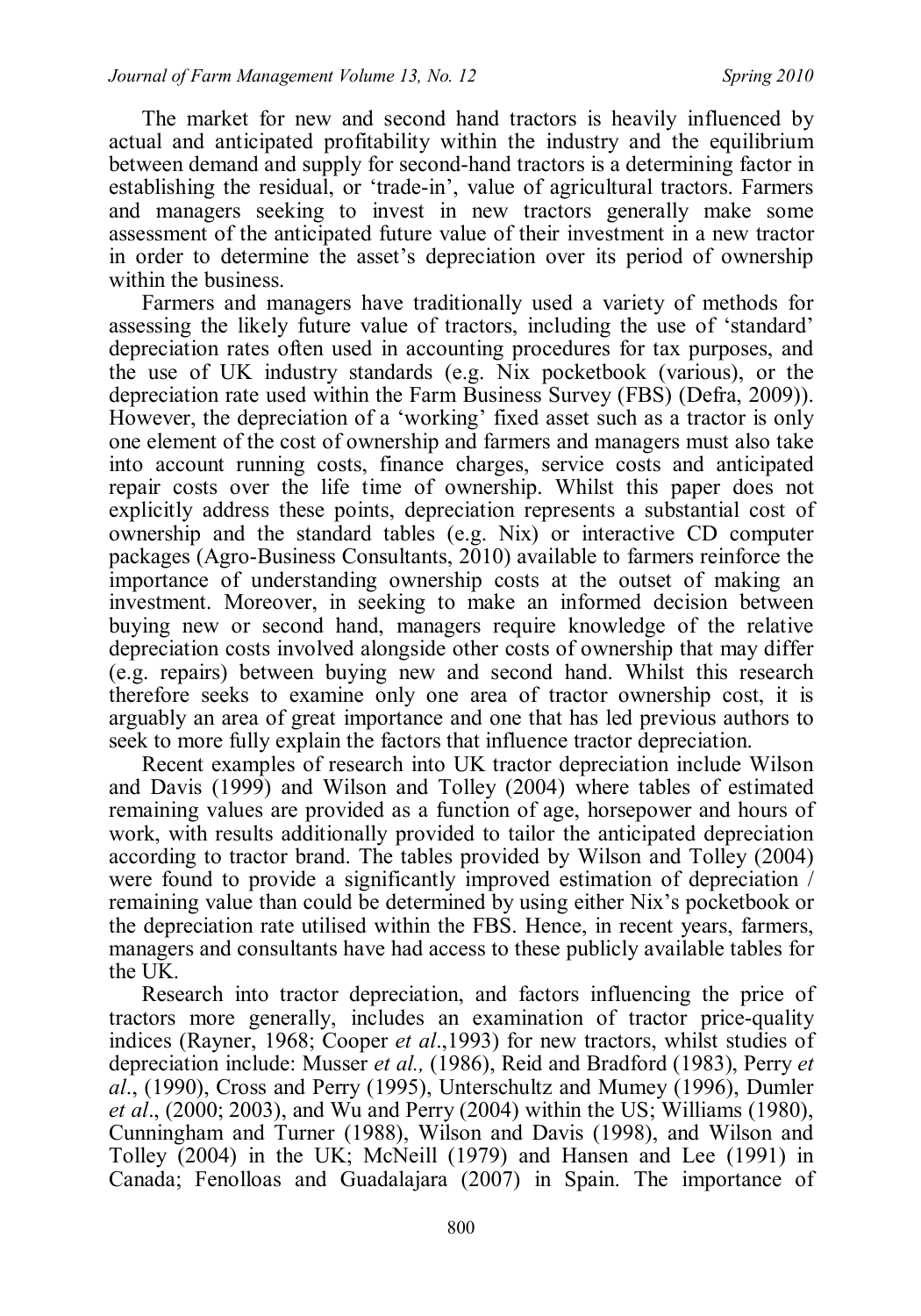understanding and predicting depreciation rates in tractors is thus internationally recognised, and has led several authors to empirically quantify depreciation rates.

The approach taken in empirical depreciation studies is to undertake regression analysis which seeks to explain depreciation (e.g. total percentage depreciation or remaining value) as a function of multiple independent variables. Whilst different approaches are adopted by various researchers, there is general consensus that the independent variables of age, hours of work and power rating of the tractor significantly influence depreciation. Where data exists on the tractor manufacturer or brand (e.g. Wilson and Tolley 2004; Fenolloas and Guadalajara, 2007), care and condition of the tractor, additional features, or regional influences (e.g. Cross and Perry, 1995) these have been incorporated within the estimation procedure. Data for these studies has been drawn from either published data sources from intermediaries (e.g. auction data) in the tractor market (e.g. Fenolloas and Guadalajara, 2007; Perry *et al.,* 1990), or published trade advertisements (e.g. Wilson and Tolley 2004).

Auction data typically provides a data source that reflects the market value of the second-hand tractor, although data on farm retirement sales have been argued to bias prices upwards, reflecting a combination of value from 'known' tractors to potential purchasers from retirement sales, when compared to purchases made in the general market from dealers (Perry *et al*., 1990). Published second-hand asking prices from tractor dealers typically include an element of warranty, have an element of price built in to allow for 'bartering' in the sale of the second-hand tractor, and thus typically do not reflect the residual, or trade-in, value of the tractor received by the vendor when selling to a dealer; in this case manipulation of the data is required to estimate the trade-in value prior to estimation of depreciation (Wilson and Tolley, 2004).

Depreciation studies also note the difficulties of using new "list" prices for tractors as the actual purchase price when new. Typically, the marketing of new tractors includes offering substantial discounts off the advertised list price. This marketing technique is well known in the industry, yet for the purposes of determining a depreciation rate, a methodology for converting the new list prices to a real new price is required.

Within the literature seeking to explain depreciation rates for capital goods, the methodological approaches have largely focused upon the use of ordinary least squares (OLS) regressions and Box-Cox transformations. The non-linear Box-Cox transformation (e.g. Perry *et al*., 1990; Cross and Perry, 1995; Unterschultz and Mumey, 1996; Wu and Perry, 2004) allows for the assumed non-linearity between depreciation and age, commonly known to exist, by not specifying a functional relationship for this key independent variable at the outset. By contrast, the use of OLS in depreciation studies requires transformation of the data on age of the tractor prior to model estimation; a general approach to this being to take the natural logarithm of age, or year of life, of the machine (e.g. Wilson and Davis, 1999; Wilson and Tolley, 2004). The theoretical advantage of the Box-Cox approach, by allowing the data to determine the functional form has been argued to be countered by the disadvantage of the difficulty of interpretability of the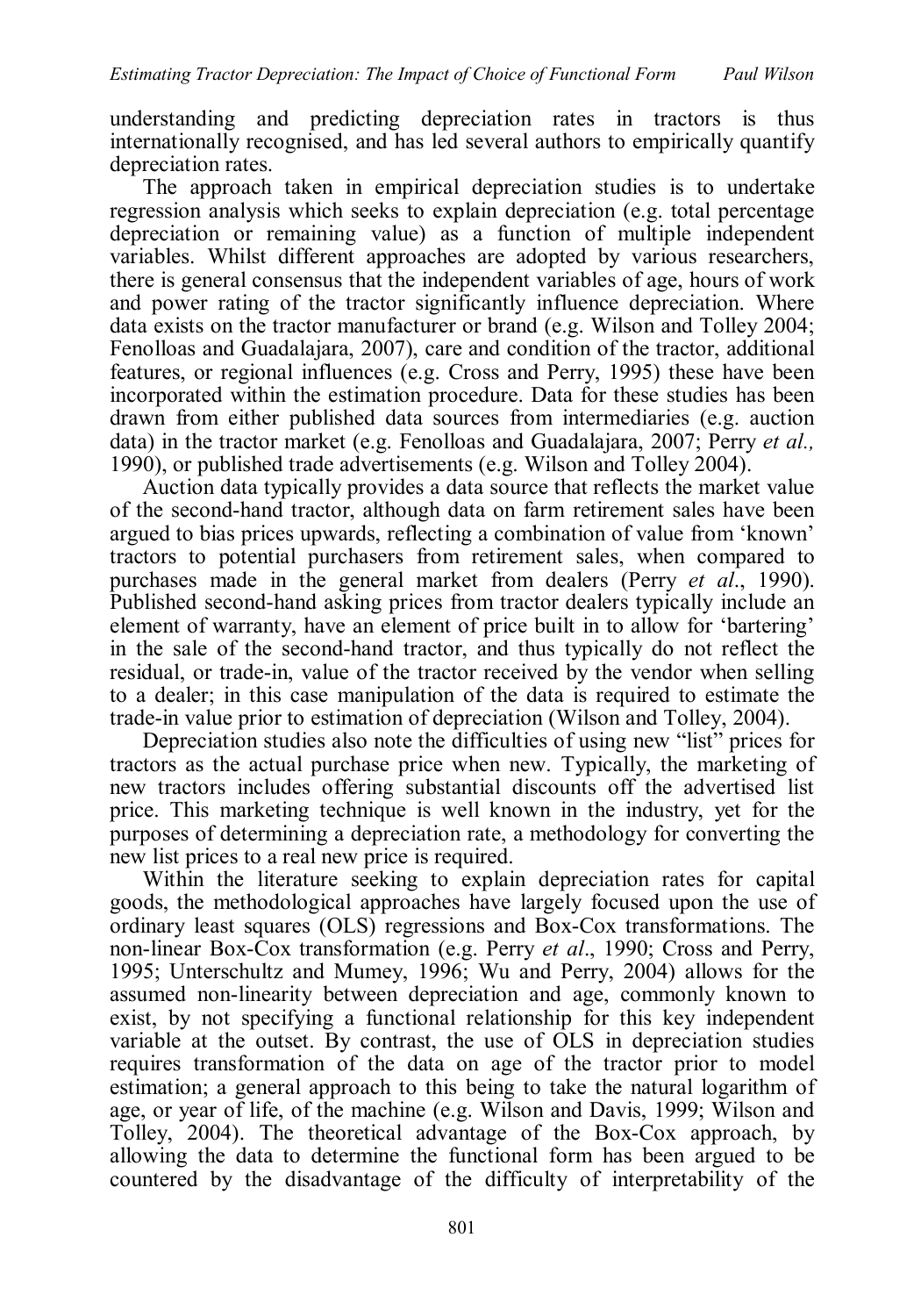estimated results (Wilson and Tolley, 2004), whilst Wu and Perry (2004) conclude that the complexity of the Box-Cox model does not provide any practical advantage with respect to estimating depreciation over two simpler functional forms. By contrast the advantage of the ease of interpretability from the OLS modelling approach is accompanied by the restricted nature of imposing a functional form on the relationship at the outset, and the exact specification of the OLS model is of crucial importance in this respect.

Comparing OLS and Box-Cox approaches requires a methodology that overcomes the lack of directly comparable goodness of fit statistics produced from the two techniques. One accepted approach is the pairwise comparison method provided by the mean absolute percentage error (MAPE) methodology which compares predicted depreciation from the model results to actual depreciation (see Dumler *et al*., 2003; Wilson and Tolley; 2004; Wu and Perry, 2004). The restrictions imposed by the functional form are argued to be of importance for other independent variables beyond the age of the tractor; Perry *et al*., (1990) specify age, hours and horsepower as non-linear independent variables. OLS models have, by contrast, generally only sought to transform the 'age' variable prior to estimation, restricting the model to impose a linear relationship on both hours and horsepower (Wilson and Tolley, 2004).

Whilst studies have considered the merits of different approaches to estimating and predicting tractor depreciation, these have often involved comparison of an empirical approach (e.g. Box-Cox or OLS) against standard depreciation methods and calculations. Modelling approaches that directly compare Box-Cox depreciation models with OLS models are few in number, with empirical analysis largely restricted to US data (e.g. Wu and Perry, 2004). Moreover, OLS models previously estimated do not generally examine the possibility of non-linear relationships between hours and horsepower rating in the case of tractors. One exception to this is Wu and Perry's (2004) analysis that considers different functional forms against a Box-Cox specification; this analysis includes double square root and sum-of-years digits models. Wu and Perry note that the Box-Cox model allows for the change in depreciation rate to be positive or negative with respect to age, whilst the sumof-years digit model also allows for depreciation rates to increase over time. However, these models do not allow for the possibility of (total *cf*. rate of) depreciation to decrease as tractors age, or as other continuous independent variables (e.g. horsepower) increase.

This paper aims to address the main aspects noted above by presenting both Box-Cox and OLS depreciation models for UK tractors. Within this comparison the paper extends previous research by examining the influence of extra factors found on modern tractors, these being the presence of: cab or axle suspension, front linkage, and front-end loaders. Moreover, the paper presents an OLS model whereby the age, hours and horsepower rating are neither restricted to be linear in relation to depreciation, nor non-increasing (e.g. as specified by logarithmic functions), but which allows for the possibility of depreciation decreasing in age, hours or horsepower independently, over particular data ranges. Whilst this functional specification allows for the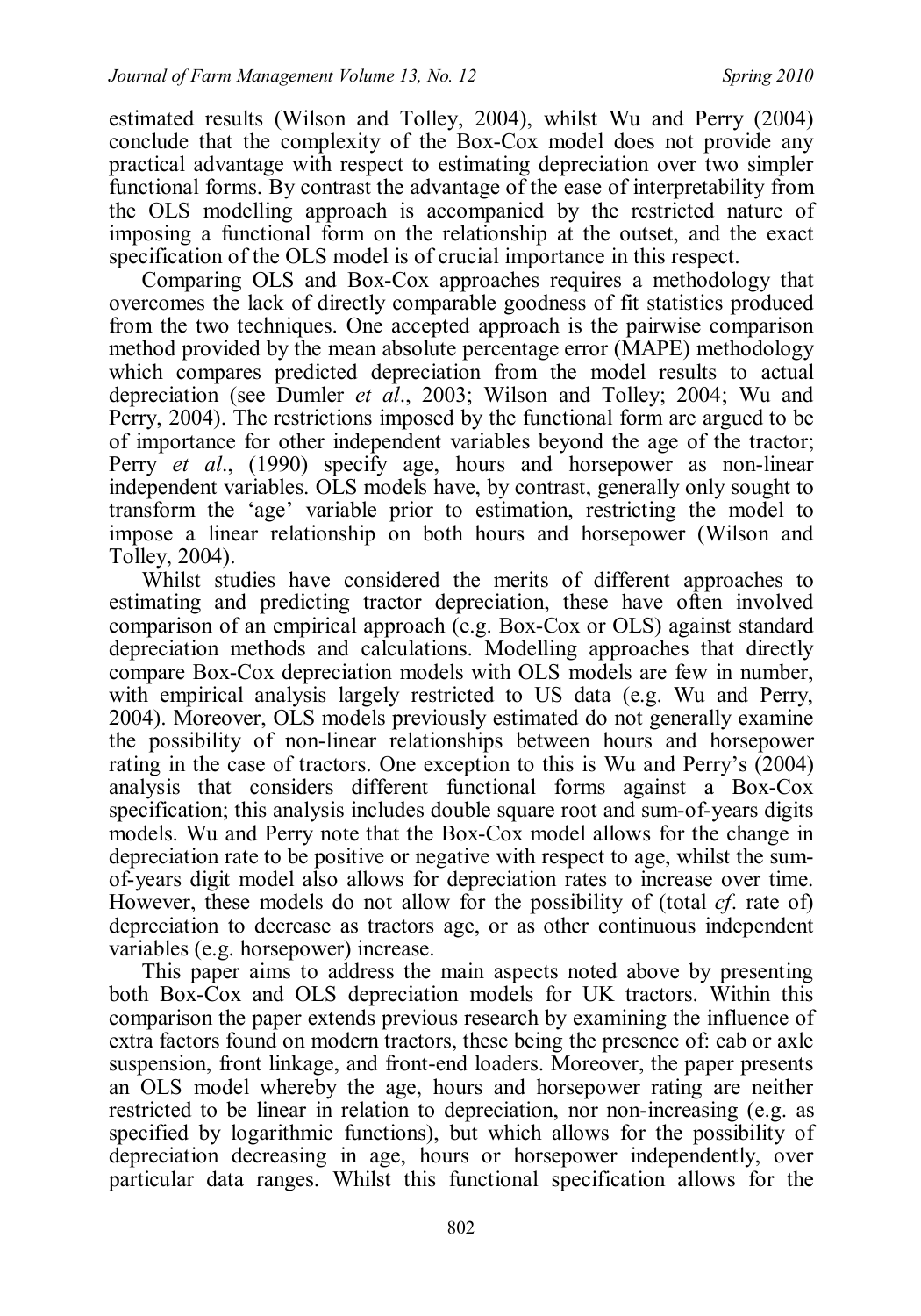possibility of capturing non-linear relationships between these variables, the functional form specified within the preferred model does impose a structure to the model within which the data are assumed to fit, as is the case with all parametric models.

The remainder of the paper is structured as follows. The following two sections respectively present the data used and methodological approaches adopted. Results of the models are then presented, including results of comparative testing, together with tables of estimated remaining values to aid interpretation of the results for practical business use. The following section then discusses the results, placing these in context of previous research, whilst the final section provides concluding comments and identifies future areas for research.

#### **2. Data**

Data on second-hand tractors were obtained from the trade magazine advertisements in Classic Tractor (various) and Farmers Weekly (various) from January to June 2008 inclusive, and from web-sites of tractor dealers in the UK during June 2008. The advertised price, age, number of hours worked, make and model of each tractor was recorded together with data on front-end loaders, front linkage, and cab or front axle suspension, where present. An age boundary was imposed, with only tractors registered from 1988 to 2007 inclusive being included in the data set. Private sales data were excluded to ensure that data were only taken from dealer or trade advertisements. A total of 1223 usable observations were recorded.

Following the methodology adopted by Wilson and Tolley (2004) in their assessment of the UK tractor market, a margin of £500 plus 10% of the advertised price was taken as the margin between the trade-in value of a second-hand tractor, and the advertised sale price. This margin was then deducted from the advertised sale price to generate a price for each tractor net of the used-tractor-dealer-mark-up. List prices for tractors, together with their advertised horsepower rating when new were obtained from Power Farming and Farmers Weekly. The list price was then adjusted for inflation using the price index for agricultural tractors (Defra, 2008) to produce a real-terms list price for each tractor. The addition of a front-end loader, front linkage, and cab or axle suspension were assumed to add £6060, £4117 and £2165 respectively to the real-terms price of a tractor when new for tractors where these features were non standard for the make and model specified.<sup>1</sup>

Due to the nature of marketing tractors in the UK, considerable discounts are offered off the retail list price. To overcome this issue the methodology and results of Wilson and Tolley (2004) were used which accounted for variation in discount offered by year and for each of the manufacturers of Case, JCB, John Deere, Ford / New Holland and Massey Ferguson. Discounts for other makes of tractors were assumed to be represented by the average discount calculated by Wilson and Tolley's methodology. Manufacturer specific discounts are given in Table 2 for 1988-2007.

<sup>1.</sup> Based upon retail price of these additional features for a 125 horsepower rated tractor. Data obtained from a UK tractor dealer supplying one of the top three brands of tractors.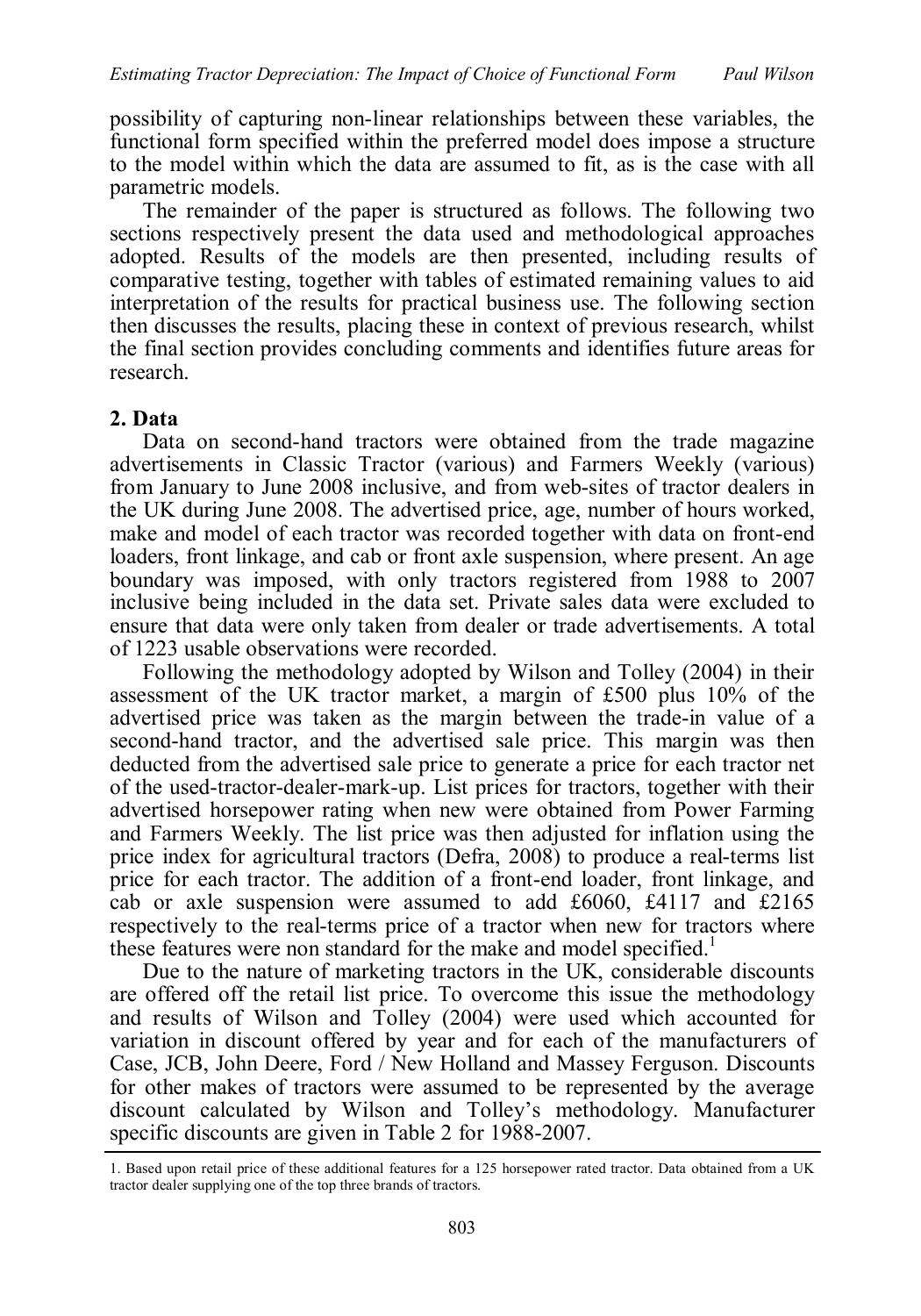*Journal of Farm Management Volume 13, No. 12* Spring 2010

|  |  |  |  |  | Table 2. Calculated percentage discount rate by manufacturer 1988-2008 |  |
|--|--|--|--|--|------------------------------------------------------------------------|--|
|--|--|--|--|--|------------------------------------------------------------------------|--|

| Year | Discount Rate | Adjusted | Case  | Ford/NH | МF    | JD    | <b>JCB</b> | Other |
|------|---------------|----------|-------|---------|-------|-------|------------|-------|
|      | Calculated    | Discount |       |         |       |       |            |       |
|      | From Nix      | Rate     |       |         |       |       |            |       |
| 1988 | 18.08         | 27.47    | 35.76 | 17.59   | 27.75 | 26.14 | 30.13      | 27.47 |
| 1989 | 20.24         | 29.63    | 37.92 | 19.75   | 29.91 | 28.3  | 32.29      | 29.63 |
| 1990 | 16.16         | 25.55    | 33.84 | 15.67   | 25.83 | 24.22 | 28.21      | 25.55 |
| 1991 | 15.54         | 24.93    | 33.22 | 15.05   | 25.21 | 23.6  | 27.59      | 24.93 |
| 1992 | 15.34         | 24.73    | 33.02 | 14.85   | 25.01 | 23.4  | 27.39      | 24.73 |
| 1993 | 19.95         | 29.34    | 37.63 | 19.46   | 29.62 | 28.01 | 32.00      | 29.34 |
| 1994 | 24.14         | 33.53    | 41.81 | 23.64   | 33.8  | 32.19 | 36.18      | 33.53 |
| 1995 | 23.53         | 32.92    | 41.21 | 23.04   | 33.2  | 31.59 | 35.58      | 32.92 |
| 1996 | 22.98         | 32.37    | 40.66 | 22.49   | 32.65 | 31.04 | 35.03      | 32.37 |
| 1997 | 23.35         | 32.74    | 41.02 | 22.85   | 33.01 | 31.04 | 35.39      | 32.74 |
| 1998 | 19.89         | 29.28    | 37.57 | 19.40   | 29.56 | 27.95 | 31.94      | 29.28 |
| 1999 | 13.72         | 23.11    | 31.4  | 13.23   | 23.39 | 21.78 | 25.77      | 23.11 |
| 2000 | 19.47         | 28.86    | 37.15 | 18.98   | 29.14 | 27.53 | 31.52      | 28.86 |
| 2001 | 19.44         | 28.83    | 37.12 | 18.95   | 29.11 | 27.55 | 31.49      | 28.83 |
| 2002 | 17.95         | 27.34    | 35.63 | 17.46   | 27.62 | 26.06 | 30.00      | 27.34 |
| 2003 | 18.42         | 27.81    | 36.10 | 17.93   | 28.09 | 26.53 | 30.47      | 27.81 |
| 2004 | 14.26         | 23.65    | 31.94 | 13.77   | 23.93 | 22.37 | 26.31      | 23.65 |
| 2005 | 17.03         | 26.42    | 34.71 | 16.54   | 26.7  | 25.14 | 29.08      | 26.42 |
| 2006 | 15.24         | 24.63    | 32.92 | 14.75   | 24.91 | 23.35 | 27.29      | 24.63 |
| 2007 | 14.01         | 23.4     | 31.69 | 13.52   | 23.68 | 22.12 | 26.06      | 23.40 |

The total depreciation for each tractor was calculated from the difference in the new price, net of discount and adjusted for inflation (new real price), and the used price net of the dealer mark up, divided by the new real price and expressed as a percentage. Binary variables were constructed for six of the manufacturers,<sup>2</sup> together with binary variables to indicate the presence or absence of a front-end loader, front linkage and cab or front axle suspension. Table 3 provides summary statistics for the data set, indicating the large range of variation around the means for each of the variables listed.

|           |           | Table 3: Summary statistics of continuous data                          |       |       |                                      |               |
|-----------|-----------|-------------------------------------------------------------------------|-------|-------|--------------------------------------|---------------|
|           | New price | Used price (net of                                                      | Total |       | Year of life Hours worked Horsepower |               |
|           |           | (net of discount) $\mathbf{f}$ dealer markup) $\mathbf{f}$ depreciation |       | (vr)  | (HRS)                                | rating $(HP)$ |
| Mean      | 39,086    | 19,335                                                                  | 50.39 | 7.13  | 4.229                                | 131.78        |
| <b>SD</b> | 14,063    | 10,712                                                                  | 19.07 | 4.77  | 2,595                                | 42.44         |
| Min       | 11,492    | 3,910                                                                   | 1.71  | 1.00  | 22                                   | 45            |
| Max       | 152,862   | 80,275                                                                  | 96.40 | 20.00 | 18.200                               | 500           |

2. Case (207 observations) was set as the base and binary variables were constructed for Ford/New Holland (226), Massey-Ferguson (164), John Deere (321), JCB (42), Fendt (48) and "other" (215). It is necessary to have *k*-1 dummy variables (where  $k =$  number of categories of the qualitative variable (e.g. make)) to avoid perfect co linearity in the estimation of the regression equation.

3. The year of life is included in preference to the age of a tractor, as a tractor enters its first year of life as soon as it is purchased from new, whereas it does not become aged one until after its first year of life.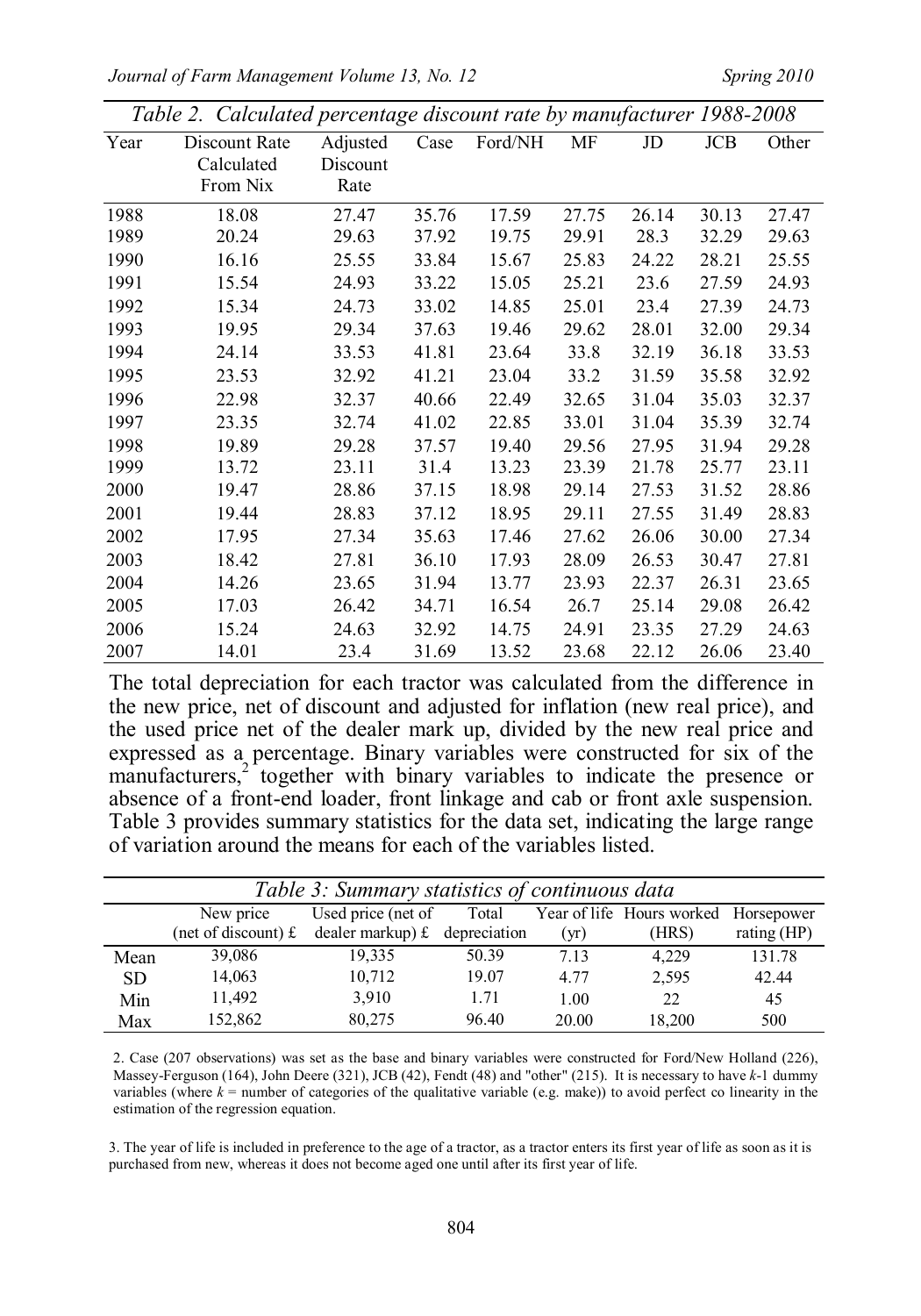## **3. Methodology**

The methodological approach taken was designed to examine the advantages and disadvantages of using OLS and Box-Cox. The rationale behind this approach lies in the general ease of interpretation that OLS estimates can provide, versus the flexibility and thus potential for a better explanation of the variation within the data, that Box-Cox models may provide. Consequently, one preferred OLS and one preferred Box-Cox specifications are presented. The details of these models are given below.

## **Ordinary Least Squares**

Recognising the linear relationship imposed by OLS, the preferred OLS equation allows for the possibility of year of life, hours and horsepower rating all to be independently non-increasing, and potentially inflective, in their relationship with total depreciation. Equation (1) thus specifies a relationship which is cubic in all continuous independent variables. Equation (1) differs from previous models (e.g. Wilson and Tolley, 2004) by not specifying the year of life (or age) as a linear-logarithmic relationship, and additionally not specifying hours and horsepower as strictly linear. Equation (1) is thus presented from a theoretical starting point which allows for both nonincreasing relationships as noted above. Binary variables are included for all non-continuous variables.

$$
Dep = \alpha_o + \alpha_1 Y l + \beta_1 yr + \beta_2 yr^2 + \beta_3 yr^3 + \beta_4 HP + \beta_5 HP^2 + \beta_6 HP^3 + \beta_7 HRS
$$
  
+  $\beta_8 HRS^2 + \beta_9 HRS^3 + \delta_1 F + \delta_2 JCB + \delta_3 JD + \delta_4 MF + \delta_5 NH + \delta_6 O$  (1)  
+  $\delta_7 SUS + \delta_8 FL + \delta_9 L + e$ 

Where:

| the total depreciation<br>1 if tractor is in the first year of life, 0 otherwise<br>year of life of tractor<br>the manufacturers rated horsepower of tractor<br>the number of hours the tractor has worked<br>1 if the tractor is a Fendt $(F)$ , 0 otherwise<br>1 if the tractor is a JCB, 0 otherwise<br>1 if the tractor is a John Deere $(JD)$ , 0 otherwise<br>1 if the tractor is a Massey-Ferguson (MF), 0 otherwise<br>1 if the tractor is a Ford/New Holland (NH), 0 otherwise<br>1 if the tractor is a not a Case, F, JD, MF, NH or JCB, 0 otherwise<br>1 if the tractor has cab or front axle suspension, 0 otherwise<br>1 if the tractor has front linkage, 0 otherwise<br>1 if the tractor has a front-end loader, 0 otherwise<br>disturbance term with usual properties<br>$\epsilon$<br>11223 |                 | $a_0$ , $a_1$ , $b_k$ and $d_i$ ( $k=1,9$ , $j=1,9$ ) are coefficients to be estimated. |
|--------------------------------------------------------------------------------------------------------------------------------------------------------------------------------------------------------------------------------------------------------------------------------------------------------------------------------------------------------------------------------------------------------------------------------------------------------------------------------------------------------------------------------------------------------------------------------------------------------------------------------------------------------------------------------------------------------------------------------------------------------------------------------------------------------------|-----------------|-----------------------------------------------------------------------------------------|
|                                                                                                                                                                                                                                                                                                                                                                                                                                                                                                                                                                                                                                                                                                                                                                                                              | Dep             |                                                                                         |
|                                                                                                                                                                                                                                                                                                                                                                                                                                                                                                                                                                                                                                                                                                                                                                                                              | YI              |                                                                                         |
|                                                                                                                                                                                                                                                                                                                                                                                                                                                                                                                                                                                                                                                                                                                                                                                                              | $\mathcal{V}^r$ |                                                                                         |
|                                                                                                                                                                                                                                                                                                                                                                                                                                                                                                                                                                                                                                                                                                                                                                                                              | HP              |                                                                                         |
|                                                                                                                                                                                                                                                                                                                                                                                                                                                                                                                                                                                                                                                                                                                                                                                                              | <b>HRS</b>      |                                                                                         |
|                                                                                                                                                                                                                                                                                                                                                                                                                                                                                                                                                                                                                                                                                                                                                                                                              | $\,F$           |                                                                                         |
|                                                                                                                                                                                                                                                                                                                                                                                                                                                                                                                                                                                                                                                                                                                                                                                                              | JCB             |                                                                                         |
|                                                                                                                                                                                                                                                                                                                                                                                                                                                                                                                                                                                                                                                                                                                                                                                                              | $J\!D$          |                                                                                         |
|                                                                                                                                                                                                                                                                                                                                                                                                                                                                                                                                                                                                                                                                                                                                                                                                              | МF              |                                                                                         |
|                                                                                                                                                                                                                                                                                                                                                                                                                                                                                                                                                                                                                                                                                                                                                                                                              | NH              |                                                                                         |
|                                                                                                                                                                                                                                                                                                                                                                                                                                                                                                                                                                                                                                                                                                                                                                                                              | $\overline{O}$  |                                                                                         |
|                                                                                                                                                                                                                                                                                                                                                                                                                                                                                                                                                                                                                                                                                                                                                                                                              | <b>SUS</b>      |                                                                                         |
|                                                                                                                                                                                                                                                                                                                                                                                                                                                                                                                                                                                                                                                                                                                                                                                                              | <i>FL</i>       |                                                                                         |
|                                                                                                                                                                                                                                                                                                                                                                                                                                                                                                                                                                                                                                                                                                                                                                                                              | L               |                                                                                         |
|                                                                                                                                                                                                                                                                                                                                                                                                                                                                                                                                                                                                                                                                                                                                                                                                              |                 |                                                                                         |
|                                                                                                                                                                                                                                                                                                                                                                                                                                                                                                                                                                                                                                                                                                                                                                                                              | $\mathbf n$     |                                                                                         |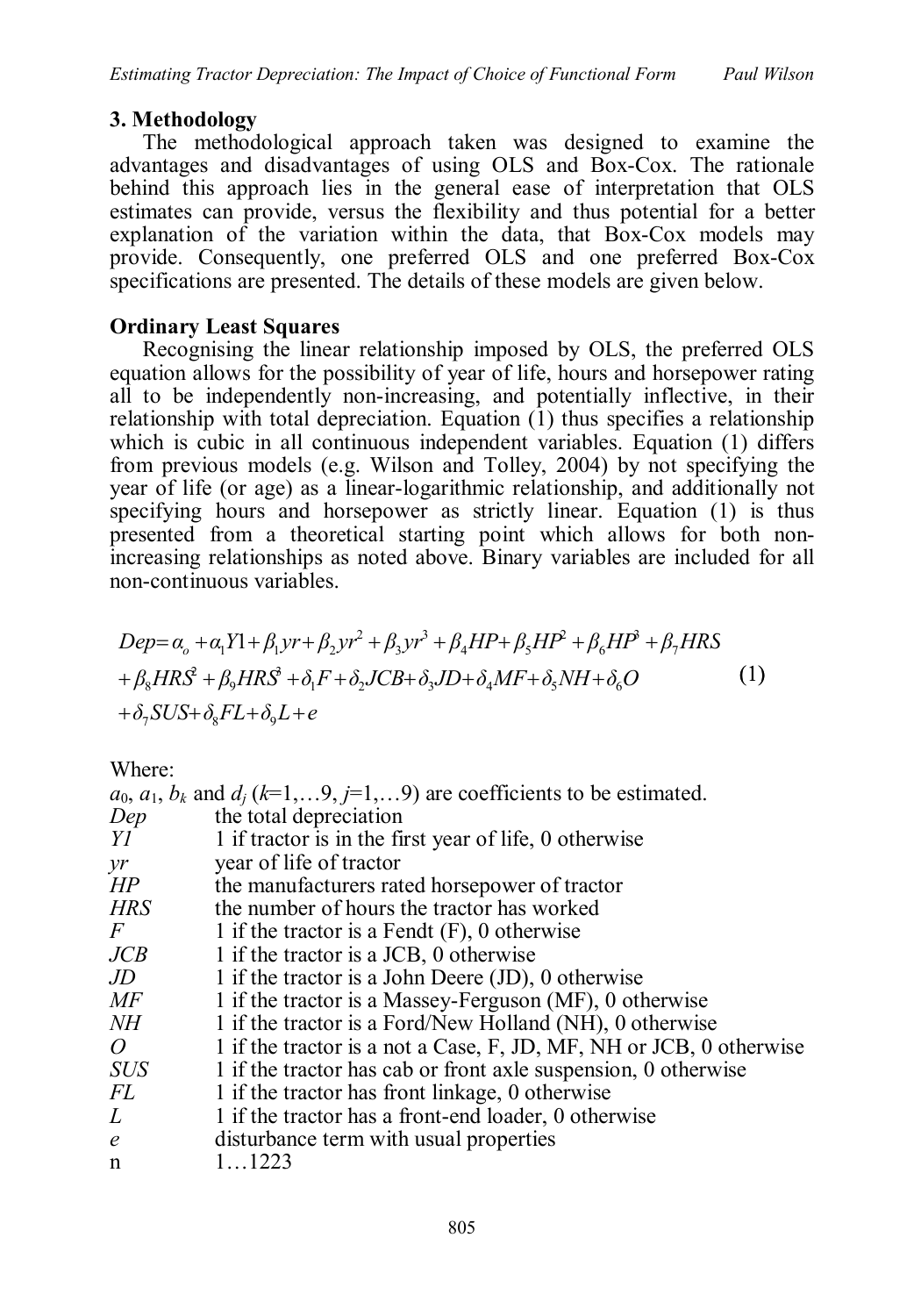### *Box-Cox*

The general specification of the Box-Cox regression is given in equation (2). Kmenta (1986) provides an accessible description of the Box-Cox transformation and the functional specifications that can be achieved by setting *q* and *l* to particular values. The flexibility of the Box-Cox specification lies in the ability to allow the data to determine the values of *q* and *l*, to specify that  $q$  and  $l$  are equal, or to allow the data to determine one of these parameters (e.g. *l*) whilst specifying the value of *q*. For example, Kmenta notes that when  $q = 1$  and  $l=0$ , the equation represents a semilogarithmic model, and when  $q = 1$  and  $l = 1$ , the equation represents a simple linear model of  $Y_i = \alpha^* + \beta X_i + e_i$  w h e r e  $\alpha^* = \alpha - \beta + 1$  (Kmenta, 1986, pp519-520).

$$
\frac{Y_i^{\theta} - 1}{\theta} = \alpha + \beta \left( \frac{X_i^{\lambda} - 1}{\lambda} \right) + e_i \qquad (2)
$$

Where

| Y            | dependent variable                         |
|--------------|--------------------------------------------|
| X            | independent variable                       |
| a, b         | coefficients to be estimated               |
| $q$ and $l$  | may be specified or determined by the data |
| $e_i$        | disturbance term                           |
| $\mathsf{n}$ | 1 1223                                     |

The preferred specification of the Box-Cox model is detailed below (subscript *i* removed and notation as specified above unless otherwise stated). Equation (3) allows the transformation of the year of life, hours and horsepower variables to be determined rather than specifying these at the outset as in the OLS model (1). Equation  $(3)^4$  was estimated to allow  $\theta$  and  $\lambda$ are to be determined simultaneously, where and  $\theta \neq \lambda$ 

$$
\frac{DEP^{\theta} - 1}{\theta} = \alpha_0 + \alpha_1 Y 1 + \beta_1 \left( \frac{yr^{\lambda} - 1}{\lambda} \right) + \beta_4 \left( \frac{HP^{\lambda} - 1}{\lambda} \right) + \beta_7 \left( \frac{HRS^{\lambda} - 1}{\lambda} \right)
$$

$$
+ \delta_1 F + \delta_2 JCB + \delta_3 JD + \delta_4 MF + \delta_5 NH + \delta_6 O + \delta_7 SUS + \delta_8 FL + e \tag{3}
$$

In addition to the estimated parameter results from the two preferred models, the correlation coefficient and the mean absolute percentage error (MAPE) (see Gençay and Yang, 1996; Dumler *et al.,* 2003; Wilson and Tolley, 2004) were calculated.<sup>5</sup>

<sup>4.</sup> Different specifications of the Box-Cox model included the binary variable *L*, however the parameter estimates were not significantly different from zero under the Box-Cox specification, and hence this variable was not included in the final preferred Box-Cox model (3).

<sup>5.</sup> Absolute percentage error (APE) is calculated here by APE= |(O-P)/O| \*100 where O is the observed percentage depreciation and P is the predicted percentage depreciation.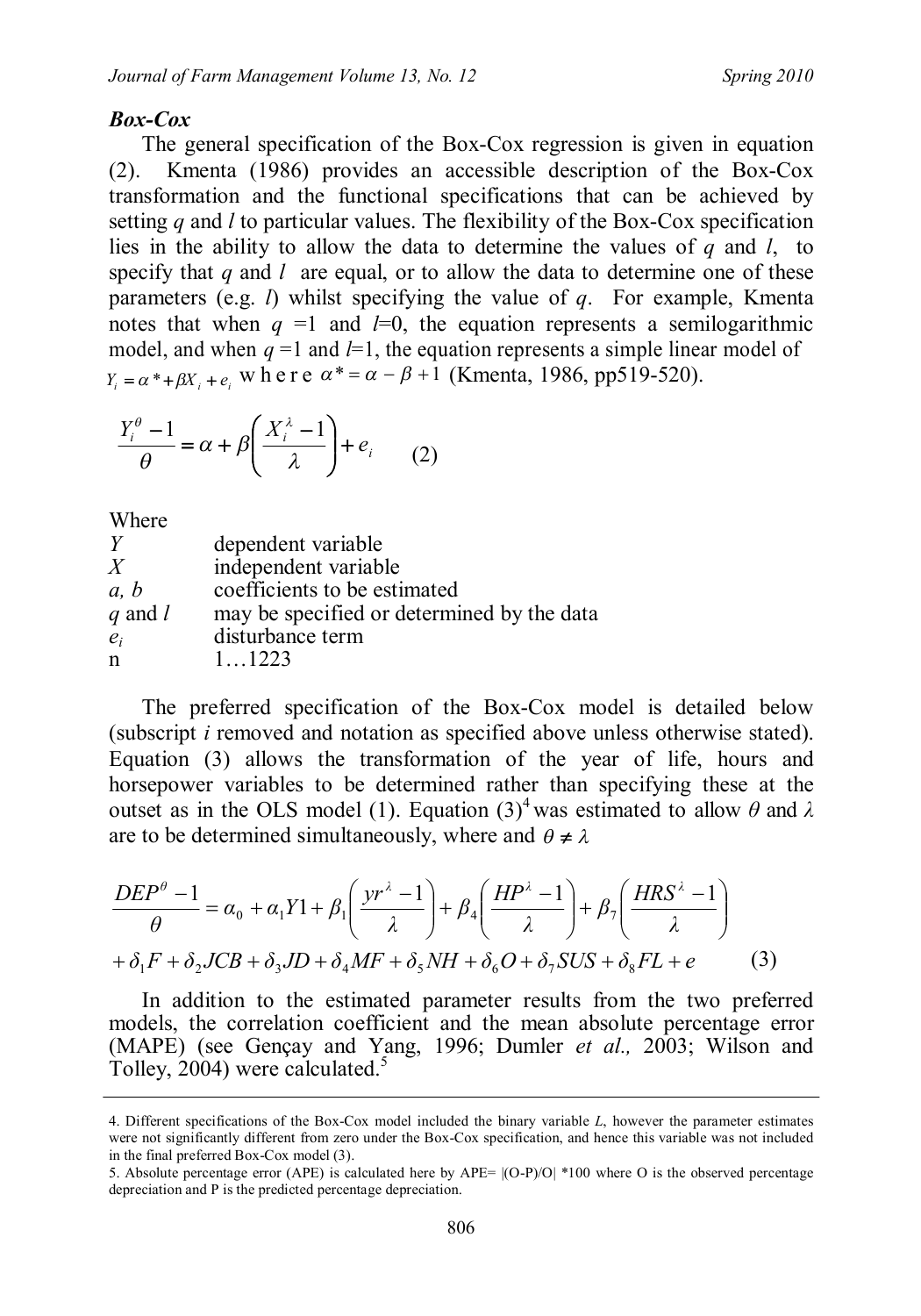#### **4. Results**

Table 4 presents the results of the estimated equations (1) and (3). The use of OLS generally provides an ease of interpretation of the parameter estimates over other, more complex functional forms (e.g. Box-Cox). However, the OLS model (1) above was developed from a theoretical starting point which allowed for the possibility that increases in the year of life, horsepower and hours worked could each lead to total depreciation (measured in total percentage depreciation) increasing or decreasing, rather than specifying a more restricted model which only allowed for the possibility of total depreciation increasing with age, hours worked and horsepower; this was achieved by specifying a functional form which was cubic in these three variables.

The results from equations 1 and 3 cannot be directly interpreted from the parameter estimates provided in Table 4. However a methodology for determining the preferred model or equation is required. The normal "goodness of fit" measure, the  $R^2$ , is 0.87 for model (1) and indicates that model explains 87% of the variation in total deprecation. Other measures of the models performance include the correlation coefficient between observed and predicted total depreciation of 0.933 and the mean absolute percentage error (MAPE) of 16.091 (i.e. the average error in the estimated total depreciation against actual total depreciation is 16.091%).

For the Box-Cox model (3) the usual goodness of fit parameter,  $R^2$ , is not bounded between 0 and 1 and hence comparability with the model (1) is not possible on this basis. However, the MAPE does provide a directly comparable measure of performance with the MAPE for model (3) equalling 16.781. The correlation coefficient between observed and predicted total depreciation is 0.927. These results indicate that model (3), with a slightly larger MAPE and slightly lower correlation coefficient, performs marginally less well than model (1). On the basis of the above model performance measures there is no evidence to favour the more complex Box-Cox model (3) over the OLS model (1), and hence the preferred model is determined to be the OLS model. This finding also correlates with previous research that concludes there is no additional benefit to be gained by choosing the more complex Box-Cox model (Wu and Perry, 2004).

On the basis of the results from model (1), figures 1 and 2 respectively provide example results for the influence of age and hours worked (Figure 1) and horsepower (Figure 2) on both the total depreciation and change in depreciation, for a pre-specified tractor. Figure 1 shows that as the tractor increases in age (year of life) total depreciation increases, but the annual change in depreciation decreases as would be expected *a priori* and as found in previous UK studies (e.g. Wilson and Tolley, 2004). Two example depreciation scenarios are provided, one for a tractor undertaking 500 hours work per annum, and the second for a tractor that has undertaken a total of 5000 hours work, irrespective of its age. With respect to the influence of age on the annual change in depreciation, whilst this decreases across most of the age range, beyond 19.8 years of life, the annual change in depreciation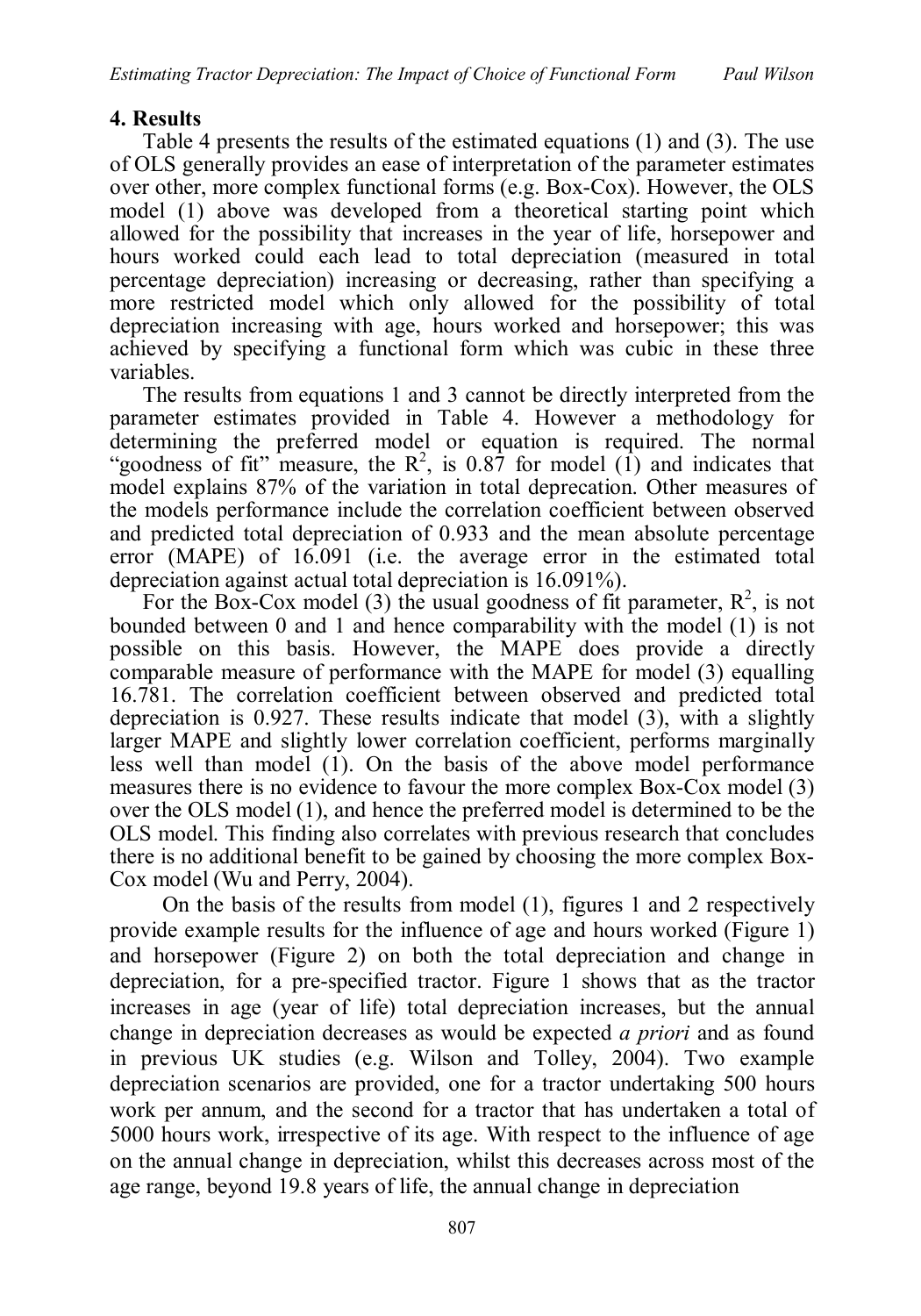| Model (Eq)       | $\overline{OLS}$ (1)                                                                     |           |        | <b>Box-Cox</b><br>(3) |             |        |
|------------------|------------------------------------------------------------------------------------------|-----------|--------|-----------------------|-------------|--------|
| Parameter        | <b>Estimate</b>                                                                          | t statis- |        | <b>Estimate</b>       | t statistic |        |
|                  |                                                                                          | tic       |        |                       |             |        |
| Intercept        | $-21.844$                                                                                | $-6.65$   | $\ast$ | $-46.925$             | $-4.57$     | $\ast$ |
| YI               | 4.102                                                                                    | 3.61      | $\ast$ | 13.641                | 4.84        | $\ast$ |
| Yr               | 6.037                                                                                    | 9.69      | $\ast$ | 15.352                | 5.98        | $\ast$ |
| $yr^2$           | $-0.2466$                                                                                | $-3.85$   | $\ast$ |                       |             |        |
| $yr^3$           | 0.004194                                                                                 | 2.11      | #      |                       |             |        |
| HP               | 0.3422                                                                                   | 7.37      | $\ast$ | 2.949                 | 4.26        | $\ast$ |
| $HP^2$           | $-0.001265$                                                                              | $-5.53$   | $\ast$ |                       |             |        |
| $HP^3$           | 0.1447E-05                                                                               | 4.47      | *      |                       |             |        |
| <b>HRS</b>       | 0.004603                                                                                 | 7.59      | $\ast$ | 1.111                 | 3.48        | $\ast$ |
| $HRS^2$          | $-0.2809E-06$                                                                            | $-3.07$   | $\ast$ |                       |             |        |
| HRS <sup>3</sup> | 0.5947E-11                                                                               | 1.44      |        |                       |             |        |
| $\overline{F}$   | $-0.709$                                                                                 | $-0.60$   |        | $-1.105$              | $-0.70$     |        |
| JCB              | 2.961                                                                                    | 2.47      | $\#$   | 5.399                 | 2.94        | $\ast$ |
| $J\!D$           | 2.860                                                                                    | 4.51      | $\ast$ | 4.166                 | 4.10        | $\ast$ |
| $M\!F$           | 2.947                                                                                    | 3.98      | $\ast$ | 3.957                 | 3.46        | ∗      |
| $N\!H$           | 5.793                                                                                    | 8.64      | $\ast$ | 7.823                 | 5.17        | ∗      |
| $\overline{O}$   | 7.064                                                                                    | 10.25     | $\ast$ | 9.065                 | 5.43        | $\ast$ |
| <b>SUS</b>       | 1.192                                                                                    | 1.94      | $\sim$ | 1.593                 | 1.92        | $\sim$ |
| FL               | 1.762                                                                                    | 2.95      | $\ast$ | 2.342                 | 2.68        | $\ast$ |
| L                | 1.463                                                                                    | 2.01      | #      |                       |             |        |
| $R^2$            | 0.870                                                                                    |           |        |                       |             |        |
| $Log-$           | $-4091.89$                                                                               |           |        | $-4134.47$            |             |        |
| likelihood       |                                                                                          |           |        |                       |             |        |
| $\theta$         |                                                                                          |           |        | 1.0667                | 24.74       | ∗      |
| λ                |                                                                                          |           |        | 0.2802                | 7.08        | $\ast$ |
| Simga-sq         |                                                                                          |           |        | 84.2034               | 3.06        | $\ast$ |
| $\boldsymbol{R}$ | 0.9329                                                                                   |           |        | 0.9265                |             |        |
| <b>MAPE</b>      | 16.091                                                                                   |           |        | 16.781                |             |        |
|                  | Eq = equation number noted above. * indicates significance at the 99% level; # indicates |           |        |                       |             |        |

*Table 4: Parameter estimates of depreciation models*

significance at 95% level;  $\sim$  indicates significance at 90% level.  $r =$  correlation coefficient between observed and predicted total depreciation. *MAPE* = mean absolute percentage error.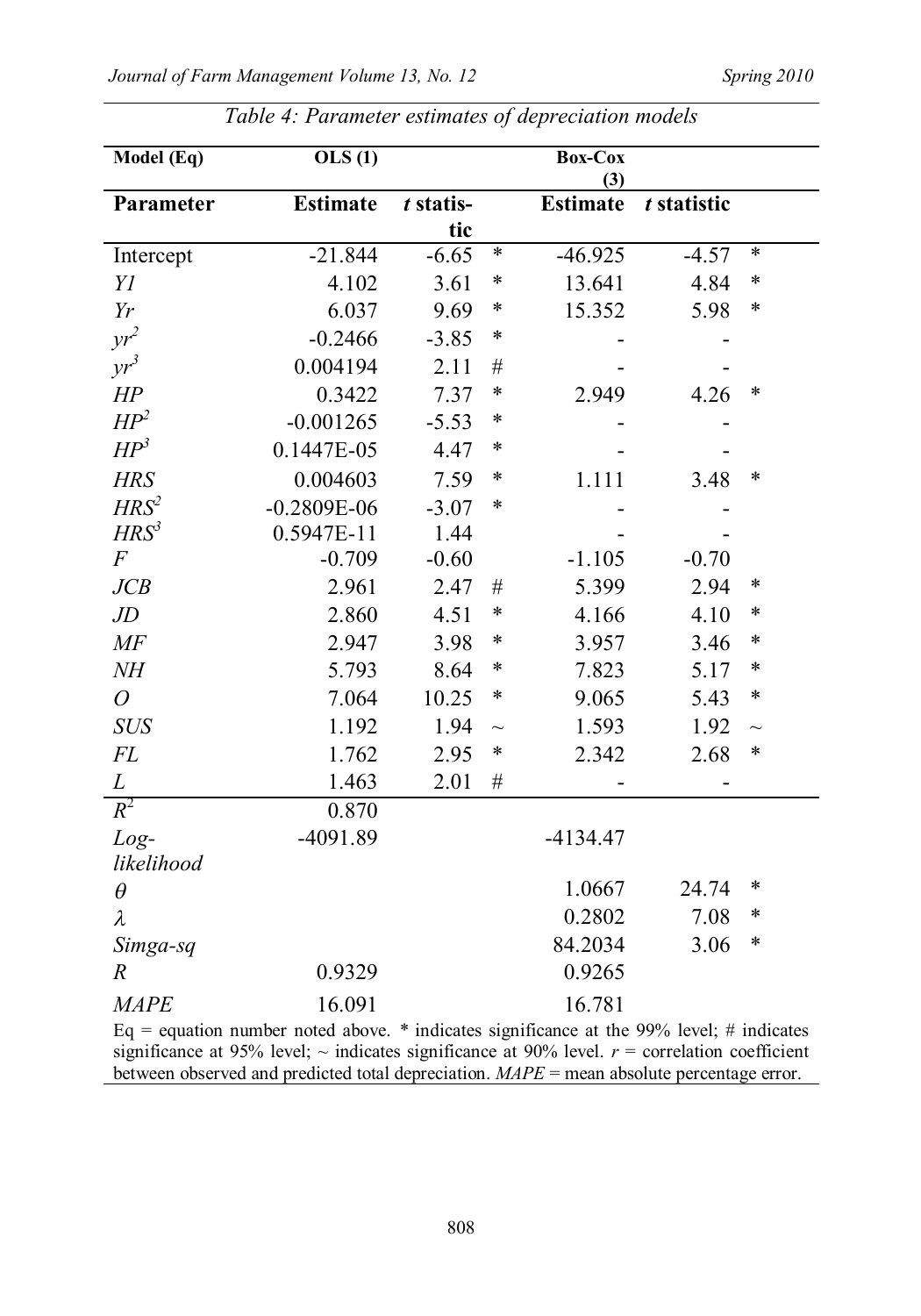increases; note however that this is at the upper boundary of the estimated data set. As hours worked increases, total depreciation increases, as can be observed for the tractor undertaking 500 hours work per year, beyond the 10 year point in comparison to the tractor undertaking 5000 hours of work in total. Results from the model indicate that the change in depreciation decreases as hours worked increases<sup>6</sup>





Figure 2 shows the total and marginal depreciation for a Case tractor sold at seven years of age, but where the influence of different horsepower ratings is captured. As horsepower increases from 50 to 227.35 HP, total depreciation increases, whilst from 227.35 HP to 369.10 HP total depreciation decreases, only to increase again beyond 369.10 HP. This finding is more clearly demonstrated by the curve indicating the change in depreciation as the HP of tractors change, with a negative rate of depreciation between the 227.35 and 369.10 HP points. Whilst the result above provides some interesting findings with respect to the points at which the change in the rate of depreciation occurs, it is important to note that the domain of data within this study is restricted in terms power ratings of tractors to those typically found in the UK market; thus it is not appropriate to draw strong conclusions about the relationship between total depreciation and horsepower for tractors over 500 horsepower as such high-horsepower tractors are not common within the UK market, and hence they are no common in the data set used in this study.

The remaining variables within equation (1) in Table 4 are easily interpreted under *ceteris paribus* conditions. A tractor in its first year of life

<sup>6.</sup> This applies up to a high number of hours worked (approx. 15,700), and thereafter change in depreciations increases with hours worked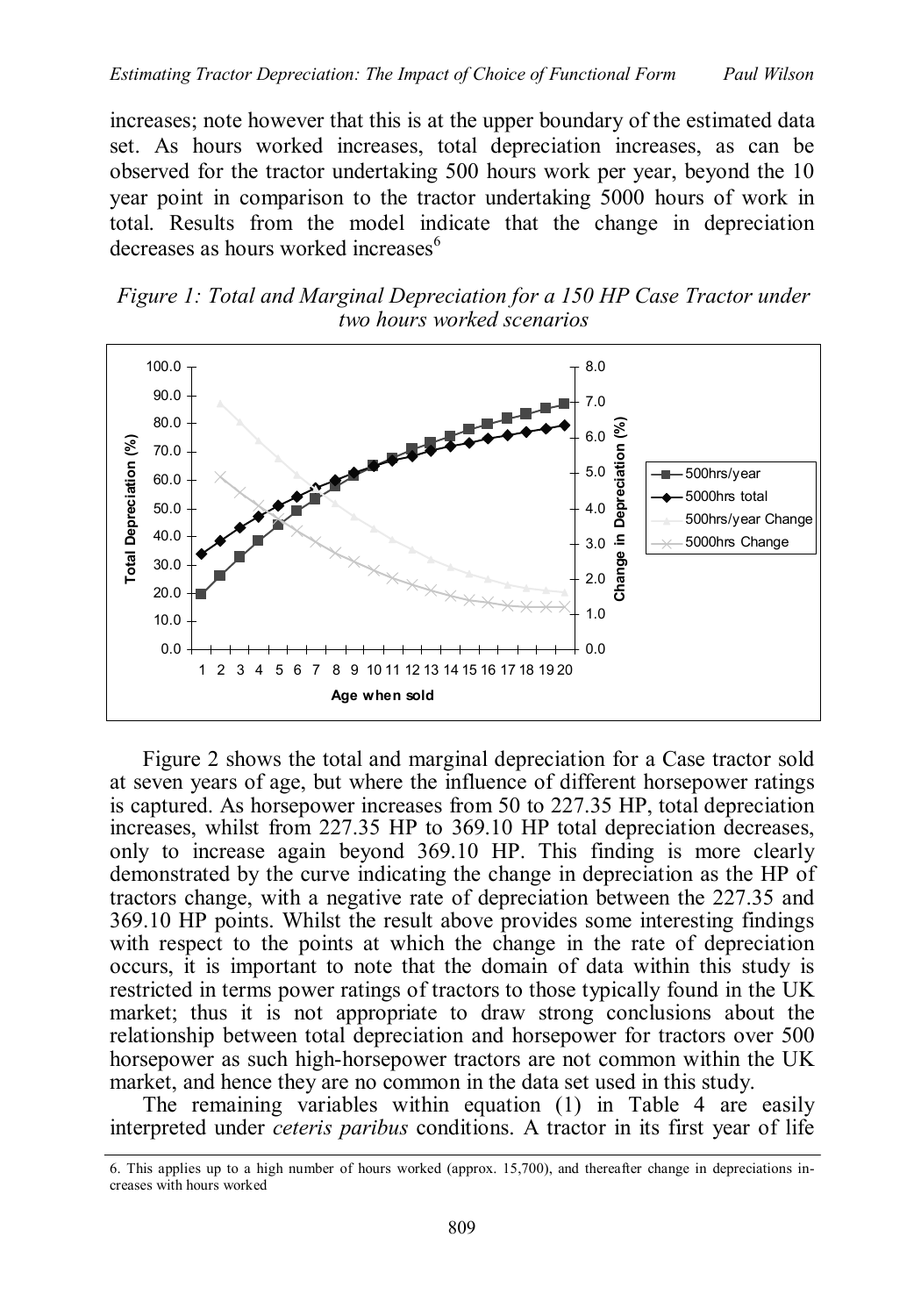



increases the total depreciation by 4.1% above other factors in the model, whilst tractors of the makes JCB, John Deere, Massey Ferguson, New Holland / Ford, and "other" makes have total deprecation that are respectively 2.96%, 2.86%, 2.95%, 5.80%, 7.06% greater than for Case, with each estimate being statistically significant, whilst Fendt tractors indicate a total deprecation percentage of 0.71% less than Case tractors, although this estimate is not statistically significant. In relation to the additional features of the tractors in the data set, the presence of cab or axle suspension, front linkages, and a frontend loader increase respective total depreciation by 1.19%, 1.76% and 1.46%, with significant parameter estimates observed for each feature.

To aid interpretation and usage of the results by farmers and consultants, Tables 5 – 7 respectively provide remaining value estimates as a percentage of the real price for Case tractors of differing horsepower capacity, over 15 years of age, undertaking 500, 750, and 1000 hours work per annum, respectively. For tractors undertaking 500 hours work per annum (Table 5), remaining value estimates range from 94.4% of real new price for a one-year old 50 horsepower Case tractor that has undertaken 500 hours work, to 14.2% for a 15 year old 500 horsepower Case tractor that has undertaken 7500 hours work; for tractors undertaking 750 and 1000 hours work per annum, the estimated remaining value ranges are 93.3% to 10.7% and 92.3 to 9.5% respectively (Tables 6 and 7). Variations to these Tables according to different manufacturers or additional features can be made by adjusting the tables as noted in the footnote to each table. The caveat to interpretation of the influence of different makes of tractors is that the variation in depreciation (and hence remaining values) according to manufacturer is directly reliant upon the estimated discounts shown in Table 2. These estimated discounts are reliant upon dealer discount information for a single year of interest from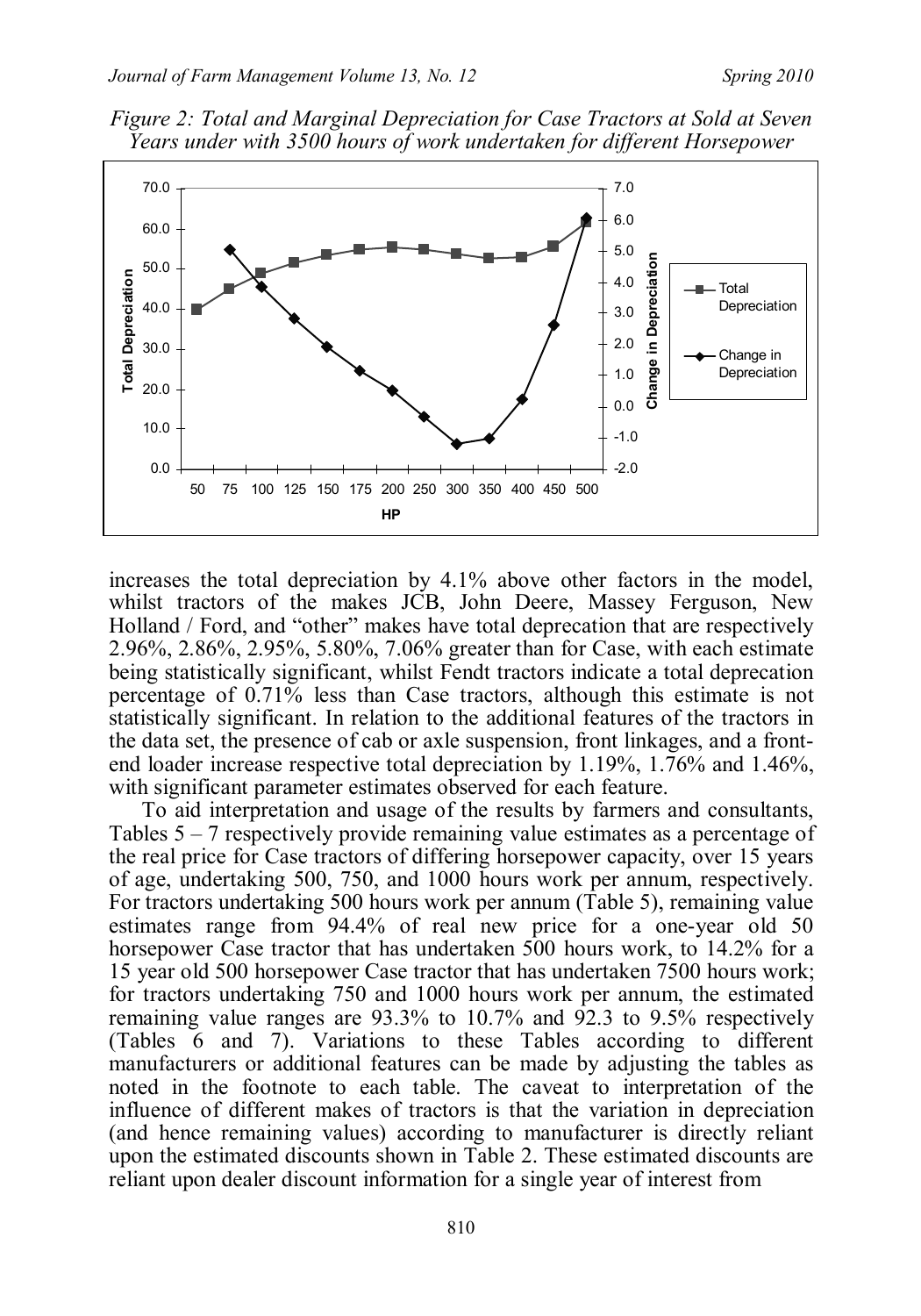| $\ddotsc$                                                                                                               |
|-------------------------------------------------------------------------------------------------------------------------|
|                                                                                                                         |
|                                                                                                                         |
| こうそくそう こうきょう                                                                                                            |
| sana eac<br>I                                                                                                           |
|                                                                                                                         |
| v. I wut UV Little if<br>֚֡                                                                                             |
|                                                                                                                         |
|                                                                                                                         |
| ישו איש<br>l                                                                                                            |
|                                                                                                                         |
|                                                                                                                         |
| こう 2 きろうつきこうき ニュ                                                                                                        |
|                                                                                                                         |
|                                                                                                                         |
|                                                                                                                         |
|                                                                                                                         |
|                                                                                                                         |
| in                                                                                                                      |
|                                                                                                                         |
|                                                                                                                         |
|                                                                                                                         |
|                                                                                                                         |
| こころ ろう ろう フェ                                                                                                            |
|                                                                                                                         |
|                                                                                                                         |
|                                                                                                                         |
|                                                                                                                         |
|                                                                                                                         |
| $\sim$ to the conduct of $\sim$ and $\sim$ and $\sim$ and $\sim$ and $\sim$ and $\sim$ and $\sim$<br>תי היו ישני לא ואי |
|                                                                                                                         |
|                                                                                                                         |
| יי הדה ר                                                                                                                |
|                                                                                                                         |
| rnni                                                                                                                    |
|                                                                                                                         |
|                                                                                                                         |
|                                                                                                                         |
|                                                                                                                         |
|                                                                                                                         |
|                                                                                                                         |
|                                                                                                                         |
|                                                                                                                         |
|                                                                                                                         |
|                                                                                                                         |

|                                                                                                                                                                                                             |      |             |      |      |      | Age when sold |             |          | taking 500 hours work per annum |                 |                   |      |                                                                                                                                                                                                                             |                |                 |
|-------------------------------------------------------------------------------------------------------------------------------------------------------------------------------------------------------------|------|-------------|------|------|------|---------------|-------------|----------|---------------------------------|-----------------|-------------------|------|-----------------------------------------------------------------------------------------------------------------------------------------------------------------------------------------------------------------------------|----------------|-----------------|
| 臣                                                                                                                                                                                                           |      | $\mathbf 2$ | 3    | 4    | 5    | $\circ$       | Γ           | $\infty$ | ç                               | $\overline{10}$ | Π                 | 12   | 13                                                                                                                                                                                                                          | $\overline{4}$ | $\overline{15}$ |
| ິຈ                                                                                                                                                                                                          | 94.4 | 87.4        | 81.0 | 75.0 | 69.6 | 64.7          | <b>60.1</b> | 56.0     | 52.2                            | 48.8            | 45.7              | 42.9 | 40.3                                                                                                                                                                                                                        | 38.0           | 35.9            |
| 75                                                                                                                                                                                                          | 89.3 | 82.4        | 75.9 | 70.0 | 64.6 | 59.6          | 55.1        | 51.0     | 47.2                            | 43.8            | 40.7              | 37.9 | 35.3                                                                                                                                                                                                                        | 33.0           | 30.8            |
| ξ                                                                                                                                                                                                           | 85.5 | 78.5        | 72.1 | 66.2 | 60.7 | 55.8          | 51.2        | 47.1     | 43.4                            | 39.9            | 36.8              | 34.0 | 31.5                                                                                                                                                                                                                        | 29.1           | 27.0            |
| <u>125</u>                                                                                                                                                                                                  | 82.7 | 75.7        | 69.2 | 63.3 | 57.9 | 53.0          | 48.4        | 44.3     | 40.5                            | 37.1            | 34.0              | 31.2 | 28.6                                                                                                                                                                                                                        | 26.3           | 24.1            |
| $\overline{50}$                                                                                                                                                                                             | 80.7 | 73.8        | 67.3 | 61.4 | 56.0 | 51.0          | 46.5        | 42.4     | 38.6                            | 35.2            | 32.1              | 29.3 | 26.7                                                                                                                                                                                                                        | 24.4           | 22.2            |
| 175                                                                                                                                                                                                         | 79.6 | 72.6        | 66.2 | 60.3 | 54.8 | 49.9          | 45.4        | 41.2     | 37.5                            | 34.1            | 31.0              | 28.1 | 25.6                                                                                                                                                                                                                        | 23.2           | $\frac{1}{2}$   |
| $\overline{200}$                                                                                                                                                                                            | 79.1 | 72.1        | 65.7 | 59.7 | 54.3 | 49.4          | 44.8        | 40.7     | 37.0                            | 33.5            | 30.4              | 27.6 | 25.0                                                                                                                                                                                                                        | 22.7           | 20.6            |
| 250                                                                                                                                                                                                         | 79.4 | 72.4        | 66.0 | 60.1 | 54.6 | 49.7          | 45.1        | 41.0     | 37.3                            | 33.8            | 30.7              | 27.9 | 25.4                                                                                                                                                                                                                        | 23.0           | 20.9            |
| 300                                                                                                                                                                                                         | 80.6 | 73.6        | 67.2 | 61.3 | 55.8 | 50.9          | 46.4        | 42.2     | 38.5                            | 35.1            | 32.0              | 29.1 | 26.6                                                                                                                                                                                                                        | 24.2           | 22.1            |
| 350                                                                                                                                                                                                         | 81.6 | 74.6        | 68.2 | 62.3 | 56.9 | 51.9          | 47.4        | 43.3     | 39.5                            | 36.1            | 33.0              | 30.2 | 27.6                                                                                                                                                                                                                        | 25.2           | 23.1            |
| $rac{400}{1}$                                                                                                                                                                                               | 81.4 | 74.4        | 67.9 | 62.0 | 56.6 | 51.7          | 47.1        | 43.0     | 39.2                            | 35.8            | 32.7              | 29.9 | 27.3                                                                                                                                                                                                                        | 25.0           | 22.8            |
| 450                                                                                                                                                                                                         | 78.7 | 71.8        | 65.3 | 59.4 | 54.0 | 49.0          | 44.5        | 40.4     | 36.6                            | 33.2            | $\overline{30}$ . | 27.3 | 24.7                                                                                                                                                                                                                        | 22.4           | 20.2            |
| 500                                                                                                                                                                                                         | 72.7 | 65.7        | 59.3 | 53.4 | 48.0 | 43.0          | 38.5        | 34.3     | 30.6                            | 27.2            | 24.1              | 21.2 | 18.7                                                                                                                                                                                                                        | 16.3           | 14.2            |
| given by the age multiplied by number of hours undertaken per year (e.g. a tractor aged 1 when sold is assumed to have undertaken 500<br>additional features adjust table<br>For different makes adjust tab |      |             |      |      |      |               |             |          |                                 |                 |                   |      | as follows: Suspension $(-1.192)$ ; Front linkage $(-1.762)$ ; Loader $(-1.1463)$ . Note: Total hours of work are<br>le as follows: Fendt (+0.09); JCB (-2.961); JD (-2.860); MF (-2.947); NH (-5.793); Other (-7.064). For |                |                 |
| $hours$ ) $HP = horse$                                                                                                                                                                                      |      |             |      |      |      |               |             |          |                                 |                 |                   |      |                                                                                                                                                                                                                             |                |                 |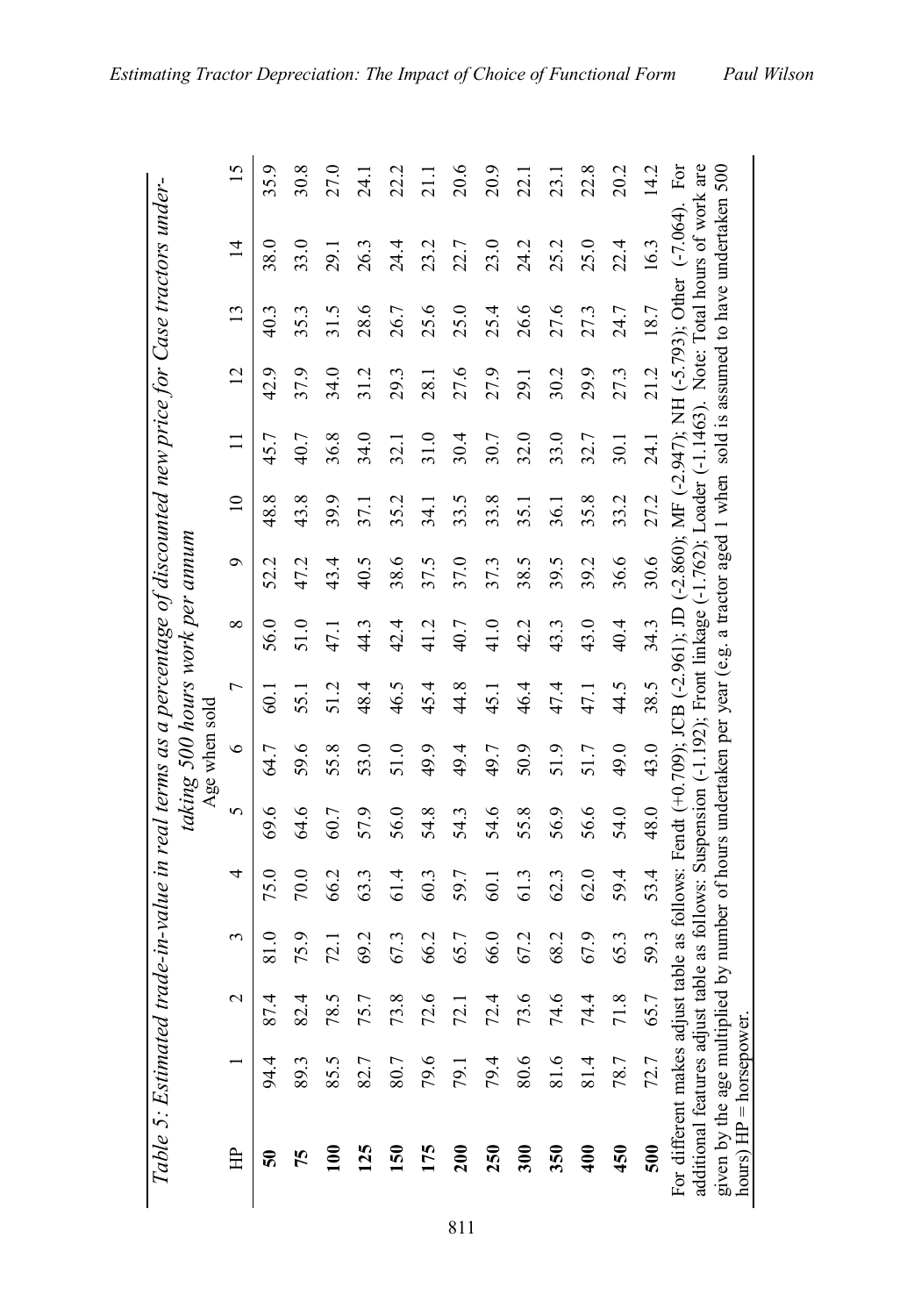|                                                | Table 6: Estimated trade-in-value in real terms as a percentage of discounted new price for Case tractors |               |      |                                                                                                                                                                                                                                  |                   | undertaking 750 hours work per annum |                |                   |      |                 |      |                |      |                |      |
|------------------------------------------------|-----------------------------------------------------------------------------------------------------------|---------------|------|----------------------------------------------------------------------------------------------------------------------------------------------------------------------------------------------------------------------------------|-------------------|--------------------------------------|----------------|-------------------|------|-----------------|------|----------------|------|----------------|------|
|                                                |                                                                                                           |               |      |                                                                                                                                                                                                                                  |                   | Age when sold                        |                |                   |      |                 |      |                |      |                |      |
| 白                                              |                                                                                                           | $\mathcal{L}$ | 3    | 4                                                                                                                                                                                                                                | 5                 | $\bullet$                            | $\overline{ }$ | $\infty$          | Ò    | $\overline{10}$ |      | $\overline{c}$ | 13   | $\overline{1}$ | 15   |
| ິຈິ                                            | 93.3                                                                                                      | 85.4          | 78.2 | 71.7                                                                                                                                                                                                                             | 65.8              | 60.5                                 | 55.8           | 51.5              | 47.7 | 44.3            | 41.3 | 38.7           | 36.3 | 34.3           | 32.4 |
| 75                                             | 88.3                                                                                                      | 80.4          | 73.2 | 66.7                                                                                                                                                                                                                             | 60.8              | 55.5                                 | 50.7           | 46.5              | 42.7 | 39.3            | 36.3 | 33.7           | 31.3 | 29.2           | 27.4 |
| $\mathsf{\Xi}$                                 | 84.4                                                                                                      | 76.5          | 69.4 | 62.8                                                                                                                                                                                                                             | 57.0              | 51.6                                 | 46.9           | 42.6              | 38.8 | 35.4            | 32.5 | 29.8           | 27.5 | 25.4           | 23.5 |
| 125                                            | 81.6                                                                                                      | 73.7          | 66.5 | 60.0                                                                                                                                                                                                                             | 54.1              | 48.8                                 | $\frac{4}{4}$  | 39.8              | 36.0 | 32.6            | 29.6 | 27.0           | 24.6 | 22.5           | 20.7 |
| $\overline{150}$                               | 79.7                                                                                                      | 71.8          | 9.6  | 58.1                                                                                                                                                                                                                             | 52.2              | 46.9                                 | 42.1           | 37.9              | 34.1 | 30.7            | 27.7 | 25.1           | 22.7 | 20.6           | 18.8 |
| 175                                            | 78.5                                                                                                      | 70.6          | 63.5 | 57.0                                                                                                                                                                                                                             | $\overline{5}$ 11 | 45.8                                 | 41.0           | 36.7              | 32.9 | 29.6            | 26.6 | 23.9           | 21.6 | 19.5           | 17.6 |
| $\frac{200}{200}$                              | 78.0                                                                                                      | 70.1          | 62.9 | 56.4                                                                                                                                                                                                                             | 50.5              | 45.2                                 | 40.5           | 36.2              | 32.4 | 29.0            | 26.0 | 23.4           | 21.0 | 19.0           | 17.1 |
| 250                                            | 78.3                                                                                                      | 70.4          | 63.3 | 56.7                                                                                                                                                                                                                             | 50.9              | 45.6                                 | 40.8           | 36.5              | 32.7 | 29.4            | 26.4 | 23.7           | 21.4 | 19.3           | 17.4 |
| 300                                            | 79.5                                                                                                      | 71.6          | 64.5 | 58.0                                                                                                                                                                                                                             | 52.1              | 46.8                                 | 42.0           | 37.7              | 33.9 | 30.6            | 27.6 | 24.9           | 22.6 | 20.5           | 18.6 |
| 350                                            | 80.5                                                                                                      | 72.7          | 65.5 | 59.0                                                                                                                                                                                                                             | 53.1              | 47.8                                 | 43.0           | 38.8              | 35.0 | 31.6            | 28.6 | 25.9           | 23.6 | 21.5           | 19.6 |
| $\frac{1}{2}$                                  | 80.3                                                                                                      | 72.4          | 65.2 | 58.7                                                                                                                                                                                                                             | 52.8              | 47.5                                 | 42.8           | 38.5              | 34.7 | 31.3            | 28.3 | 25.7           | 23.3 | 21.2           | 19.4 |
| 450                                            | 77.7                                                                                                      | 69.8          | 62.6 | 56.1                                                                                                                                                                                                                             | 50.2              | 44.9                                 | 40.2           | 35.9              | 32.1 | 28.7            | 25.7 | 23.1           | 20.7 | 18.6           | 16.8 |
| 500                                            | 71.6                                                                                                      | 63.7          | 56.6 | 50.1                                                                                                                                                                                                                             | 44.2              | 38.9                                 | 34.1           | 29.8              | 26.0 | 22.7            | 197  | 17.0           | 14.7 | 12.6           | 10.7 |
| For different makes a<br>For additional featur |                                                                                                           |               |      | es adjust table as follows: Suspension (-1.192); Front linkage (-1.762); Loader (-1.1463). Note: Total hours of<br>adjust table as follows: Fendt (+0.709); JCB (-2.961); JD (-2.860); MF (-2.947); NH (-5.793); Other (-7.064). |                   |                                      |                |                   |      |                 |      |                |      |                |      |
| work are given by th                           |                                                                                                           |               |      | e age multiplied by number of hours undertaken per year (e.g. a tractor aged 1 when sold is assumed to have                                                                                                                      |                   | undertaken 750 hours).               |                | $HP = horsepower$ |      |                 |      |                |      |                |      |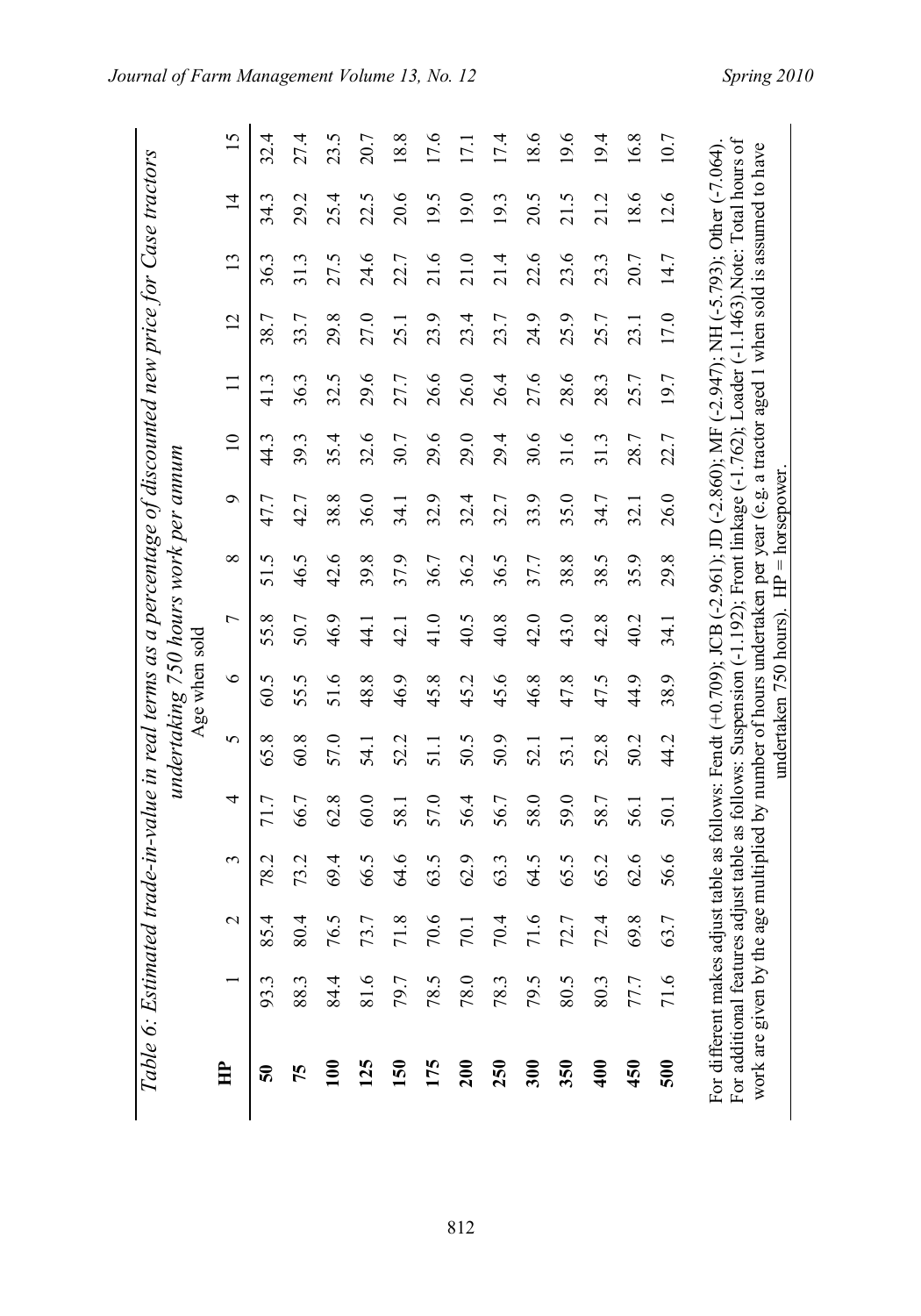| $\overline{a}$   |  |
|------------------|--|
|                  |  |
|                  |  |
|                  |  |
| $\binom{2}{2}$   |  |
|                  |  |
|                  |  |
|                  |  |
| I                |  |
|                  |  |
|                  |  |
|                  |  |
|                  |  |
|                  |  |
|                  |  |
|                  |  |
|                  |  |
|                  |  |
|                  |  |
|                  |  |
| I<br>i           |  |
|                  |  |
|                  |  |
|                  |  |
|                  |  |
| .<br>.<br>.<br>. |  |
|                  |  |
|                  |  |
|                  |  |
|                  |  |
|                  |  |
|                  |  |
|                  |  |
|                  |  |
|                  |  |
|                  |  |
| l                |  |
|                  |  |
|                  |  |
| I<br>l           |  |

|                                                                                                                                   |                              |                            |             |                                                              |      |         |                | Age when sold | undertaking 1000 hours work per annum |                 |      |                |                 |                                                                                                                                                                                                                                                     |      |
|-----------------------------------------------------------------------------------------------------------------------------------|------------------------------|----------------------------|-------------|--------------------------------------------------------------|------|---------|----------------|---------------|---------------------------------------|-----------------|------|----------------|-----------------|-----------------------------------------------------------------------------------------------------------------------------------------------------------------------------------------------------------------------------------------------------|------|
| $\overline{H}$                                                                                                                    |                              | $\mathcal{L}$              | 3           | 4                                                            | 5    | $\circ$ | $\overline{ }$ | $\infty$      | ó                                     | $\overline{10}$ |      | $\overline{2}$ | $\overline{13}$ | $\overline{4}$                                                                                                                                                                                                                                      | 15   |
| $50^{\circ}$                                                                                                                      | 92.3                         | $\tilde{\mathbf{e}}$<br>83 | 75.8        | 68.9                                                         | 62.7 | 57.3    | 52.6           | 48.4          | 44.8                                  | 41.7            | 39.0 | 36.6           | 34.6            | ∞<br>32.                                                                                                                                                                                                                                            |      |
| 75                                                                                                                                | 87.2                         | 78.5                       | 70.8        | 63.8                                                         | 57.7 | 52.3    | 47.5           | 43.4          | 39.8                                  | 36.7            | 33.9 | 31.6           | 29.6            | 27.8                                                                                                                                                                                                                                                | 26.1 |
| 100                                                                                                                               | 83.4                         | 74.7                       | 66.9        | 60.0                                                         | 53.8 | 48.4    | 43.7           | 39.5          | 35.9                                  | 32.8            | 30.1 | 27.7           | 25.7            | 23.9                                                                                                                                                                                                                                                | 22.3 |
| 125                                                                                                                               | $80.6$                       | 71.9                       | <b>64.1</b> | 57.2                                                         | 51.0 | 45.6    | 40.9           | 36.7          | 33.1                                  | 30.0            | 27.3 | 24.9           | 22.9            | 21.1                                                                                                                                                                                                                                                | 19.5 |
|                                                                                                                                   | $78.6\,$                     | 70.0                       | 62.2        | 55.2                                                         | 49.1 | 43.7    | 38.9           | 34.8          | 31.2                                  | 28.1            | 25.4 | 23.0           | 21.0            | 19.2                                                                                                                                                                                                                                                | 17.5 |
| 150<br>175<br>200                                                                                                                 |                              | 68.8                       | 61.0        | 54.1                                                         | 48.0 | 42.5    | 37.8           | 33.6          | 30.0                                  | 26.9            | 24.2 | 21.9           | 19.8            | 18.0                                                                                                                                                                                                                                                | 16.4 |
|                                                                                                                                   |                              | 68.3                       | 60.5        | 53.6                                                         | 47.4 | 42.0    | 37.3           | 33.1          | 29.5                                  | 26.4            | 23.7 | 21.3           | 19.3            | 17.5                                                                                                                                                                                                                                                | 15.9 |
| 250<br>300<br>350                                                                                                                 | 77.5<br>77.0<br>78.5<br>78.5 | 68.6                       | 60.8        | 53.9                                                         | 47.7 | 42.3    | 37.6           | 33.4          | 29.8                                  | 26.7            | 24.0 | 21.7           | 19.6            | 17.8                                                                                                                                                                                                                                                | 16.2 |
|                                                                                                                                   |                              | 69.8                       | 62.0        | 55.1                                                         | 49.0 | 43.5    | 38.8           | 34.6          | 31.0                                  | 27.9            | 25.2 | 22.9           | 20.8            | 19.0                                                                                                                                                                                                                                                | 17.4 |
|                                                                                                                                   |                              | $70.8\,$                   | 63.0        | 56.1                                                         | 50.0 | 44.6    | 39.8           | 35.7          | 32.1                                  | 28.9            | 26.2 | 23.9           | 21.8            | 20.0                                                                                                                                                                                                                                                | 18.4 |
| 400                                                                                                                               | 79.3                         | 70.6                       | 62.8        | 55.9                                                         | 49.7 | 44.3    | 39.6           | 35.4          | 31.8                                  | 28.7            | 26.0 | 23.6           | 21.6            | 19.8                                                                                                                                                                                                                                                | 18.2 |
| 450                                                                                                                               | 76.6                         | 68.0                       | 60.2        | 53.3                                                         | 47.1 | 41.7    | 36.9           | 32.8          | 29.2                                  | 26.1            | 23.4 | 21.0           | 19.0            | 17.2                                                                                                                                                                                                                                                | 15.6 |
| 500                                                                                                                               | 70.6                         | 61.9                       | 54.1        | 47.2                                                         | 41.1 | 35.6    | 30.9           | 26.7          | 23.1                                  | 20.0            | 17.3 | 15.0           | 12.9            |                                                                                                                                                                                                                                                     | 9.5  |
|                                                                                                                                   |                              |                            |             |                                                              |      |         |                |               |                                       |                 |      |                |                 | For different makes adjust table as follows: Fendt (+0.709); JCB (-2.961); JD (-2.860); MF (-2.947); NH (-5.793); Other<br>(-7.064). For additional features adjust table as follows: Suspension (-1.192); Front linkage (-1.762); Loader (-1.1463) |      |
| Note: Total hours of work are given by the age multiplied by number of hours undertaken per year (e.g. a tractor aged 1 when sold |                              |                            |             |                                                              |      |         |                |               |                                       |                 |      |                |                 |                                                                                                                                                                                                                                                     |      |
|                                                                                                                                   |                              |                            |             | is assumed to have undertaken 1000 hours). $HP =$ horsepower |      |         |                |               |                                       |                 |      |                |                 |                                                                                                                                                                                                                                                     |      |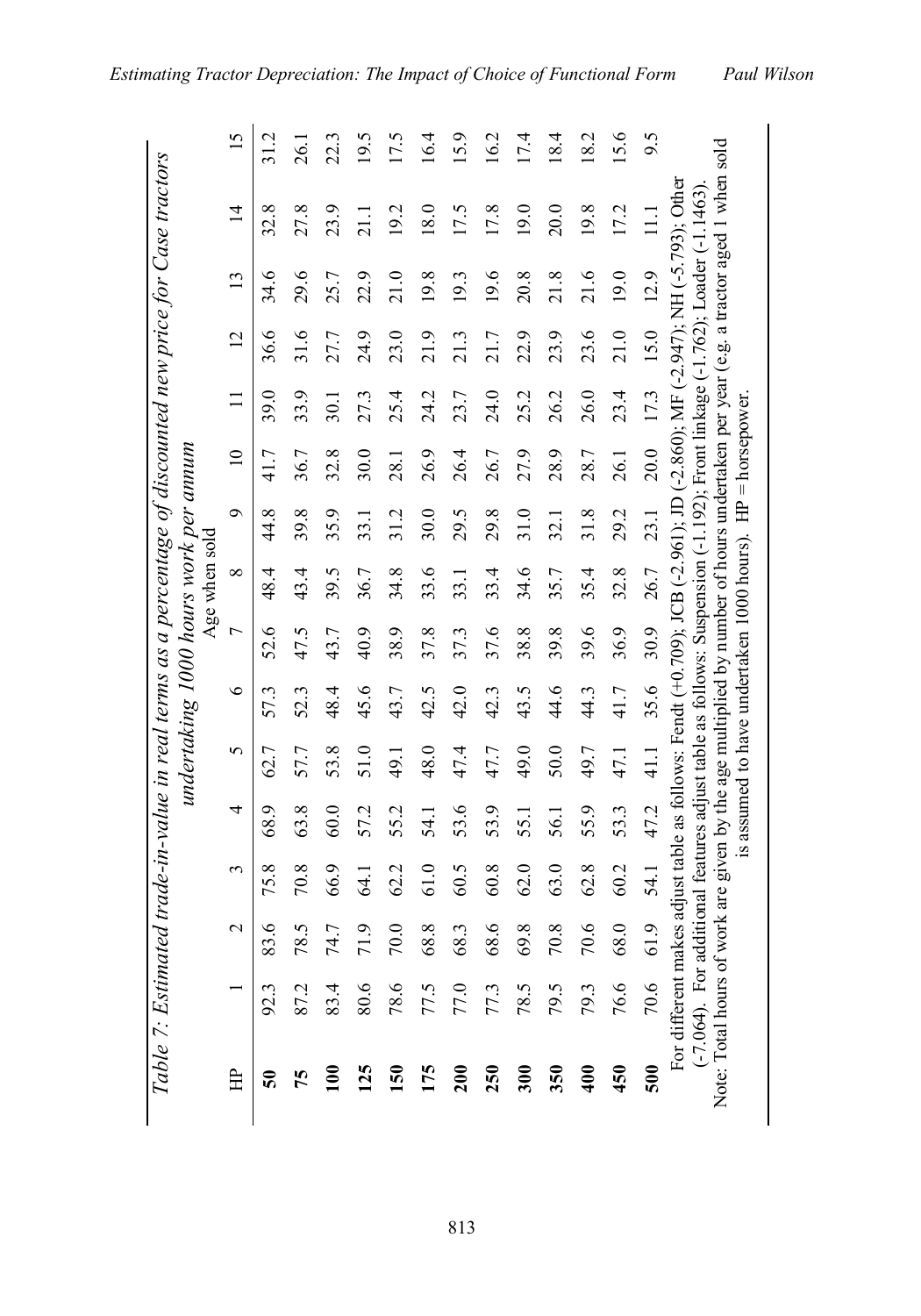previous research (Wilson and Tolley, 2004), and the consequent precision of these estimates is open to question and readers should thus use this data with appropriate caution. As noted in section 1, other cost influences also need to be taken into account in determining the choice of an investment in a tractor; however, it is argued that the tables provided above offer a valuable addition to current industry standards available in published and electronic form. The tables of results have been designed for use by a farmer, manager or consultant or to be incorporated into industry standard tables or computer packages to enhance user knowledge of the impact of hours worked and horsepower ratings in addition to age of tractor.

#### **5. Discussion**

In order to place the above results in context it is necessary to evaluate the results against previous studies. One direct method for comparability is to use previous results to estimate predicted depreciation of the data set used in this study. The most recent UK study into tractor depreciation is Wilson and Tolley (2004) who generated an OLS model with an  $\mathbb{R}^2$  of 0.842, a correlation coefficient of  $0.918$ , and a MAPE of  $12.37$ .<sup>7</sup> Taking Wilson and Tolley's parameter estimates and predicting depreciation on the current data set provides a correlation coefficient of 0.911 and a MAPE of 26.25; this compares with a correlation coefficient of 0.933 and a MAPE of 16.09 from the preferred model presented above.

The performance of previous models can be assessed by their respective MAPE measures that quantify their predictive capability against the data from which the models were estimated. Dumler *et al.*, (2003) present results of different estimation models in the US (using 1986-1995 data) and note that the MAPE ranges from 31.4 for the Cross and Perry (1995) Box-Cox model to 82.9 for the general depreciation system method.<sup>8</sup> Dumler *et al.* compare a number of models and conclude that the Cross and Perry Box-Cox model is the most appropriate to use in estimating depreciation / remaining values of farm tractors. One interesting further observation of Dumler *et al.* is the variation in MAPE across groups of tractors of different age, power rating and intensity of use. Wu and Perry (2004) present MAPE values for tractors respectively ranging from 22.8 to 30.9 (23.0 to 30.4) for their double square root (Box-Cox) specification, with the sum-of-year digits model only marginally poorer in its predictive ability; Wu and Perry conclude that the double square root and sum-of-year digits models are the most practical for applied work, with the Box-Cox model adding "*little additional accuracy*" (p. 491).

Fenolloas and Guadalajara (2007), in their study of Spanish tractors, estimated a linear-logarithmic model over 12,570 observations, recording an  $R<sup>2</sup>$  of 0.898 and a typical error of estimation of 18.46%. When compared against these previous studies, the estimated MAPE,  $R^2$  value and correlation coefficient generated from the preferred model (1) above, is argued to provide

<sup>7.</sup> MAPE estimated over tractors up to 10 years of age in Wilson and Tolley's study.

<sup>8.</sup> This method allows for most of the depreciation to be accounted in the earliest years of a tractor's life for tax purposes, typically via a diminishing balance method (e.g. 25% per annum).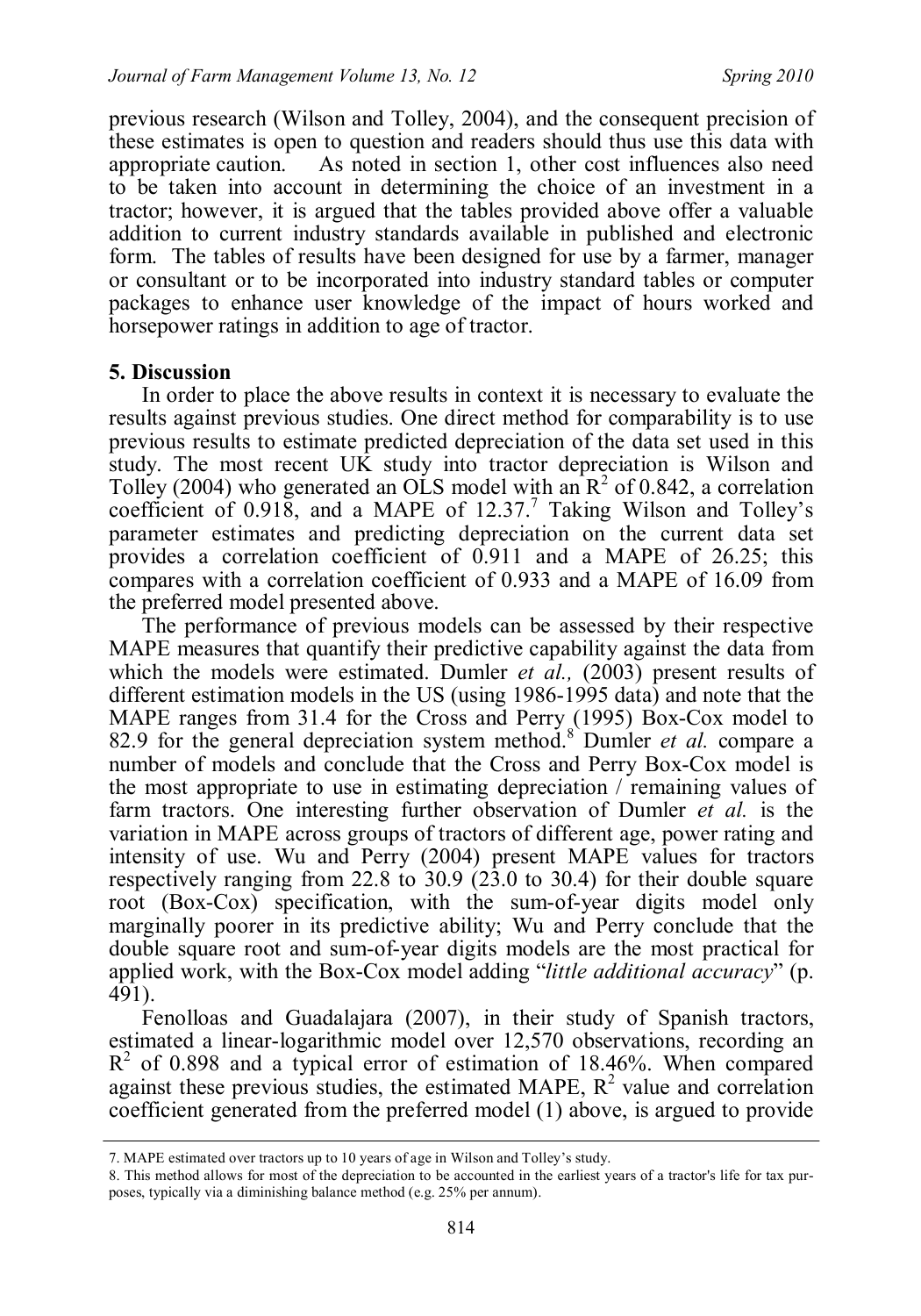at least a comparable predictive model to those in the US and Spain, and an advancement on previous UK studies.

The preferred model (1) explains 87% of the variation in total depreciation and over the full range of data presents a MAPE of 16.09. Building upon Dumler *et al.'s* analysis, examining the MAPE from the preferred model (1) across different tractor ages and horsepower ratings demonstrates that the MAPE ranges from 24.61 for tractors from 1 to 5 years of life inclusive, to 6.47 for tractors of 16-20 years of life inclusive. The MAPE for horsepower ratings range from 13.30 for 150-199 horsepower rated tractors, to 36.39 for tractors of 200 horsepower and above.<sup>9</sup> Hence the model performs better for tractors as they age, and for tractors that are less than 200 horsepower capacity. With an  $\mathbb{R}^2$  of 0.87, the preferred model leaves 13% of the variation in total depreciation unexplained. However, the analysis above indicates that the preferred model is at least comparable with other predictive models of tractor depreciation, and over low to mid horsepower ranges, and for tractors beyond the first few years of life, the error of estimation is considerably lower than demonstrated for the complete data set. With respect to practical usage by farmers and consultants, it is over this combination of age and horsepower ratings where the majority of second-hand tractor transactions, and thus determinants of remaining value, are likely to take place.

### **6. Conclusion**

The increasing cost of investing in capital goods for agricultural production means there is an increasing need for managers to predict the future value of their investment in these capital items. The above paper has presented two alternative methods of estimating depreciation, extending previous research and taking into account the brand of tractor and the presence or absence of key additional features typically found on contemporary tractors in the UK. The specification of a functional form that is cubic in all continuous independent variables allowed for the possibility of years of life, horsepower and hours worked each to be non-linear and non-increasing in their relationship with total depreciation. The results indicate that the model estimated by OLS is preferred to the Box-Cox model. Tables of remaining values provide farmers and managers with easily interpretable results for practical business use.

However, the buoyancy of UK machinery market is linked to both external (e.g. exchange rate; manufacturing costs) and internal (e.g. profitability of agriculture) influences that lead to changes in the demand, and hence value, of second hand machinery and tractors. Hence whilst this study has provided an indication of the influence of some of the key factors affecting depreciation and remaining values for tractors, it must be borne in mind that results derived from previous market observations are unlikely to accurately predict future price movements in a dynamic market.

The preferred model explains 87% of the variation in total depreciation;

<sup>9.</sup> The MAPE for tractors of year of life categories are: 1-5 years of life (24.61); 6-10 years of life (9.65); 11-15 years of life (7.45); 16-20 years of life (6.47). The MAPE for horsepower groupings are: 45-99 horsepower (15.18); 100- 149 horsepower (15.73); 150-199 horsepower (13.30); 200 horsepower and above (36.39).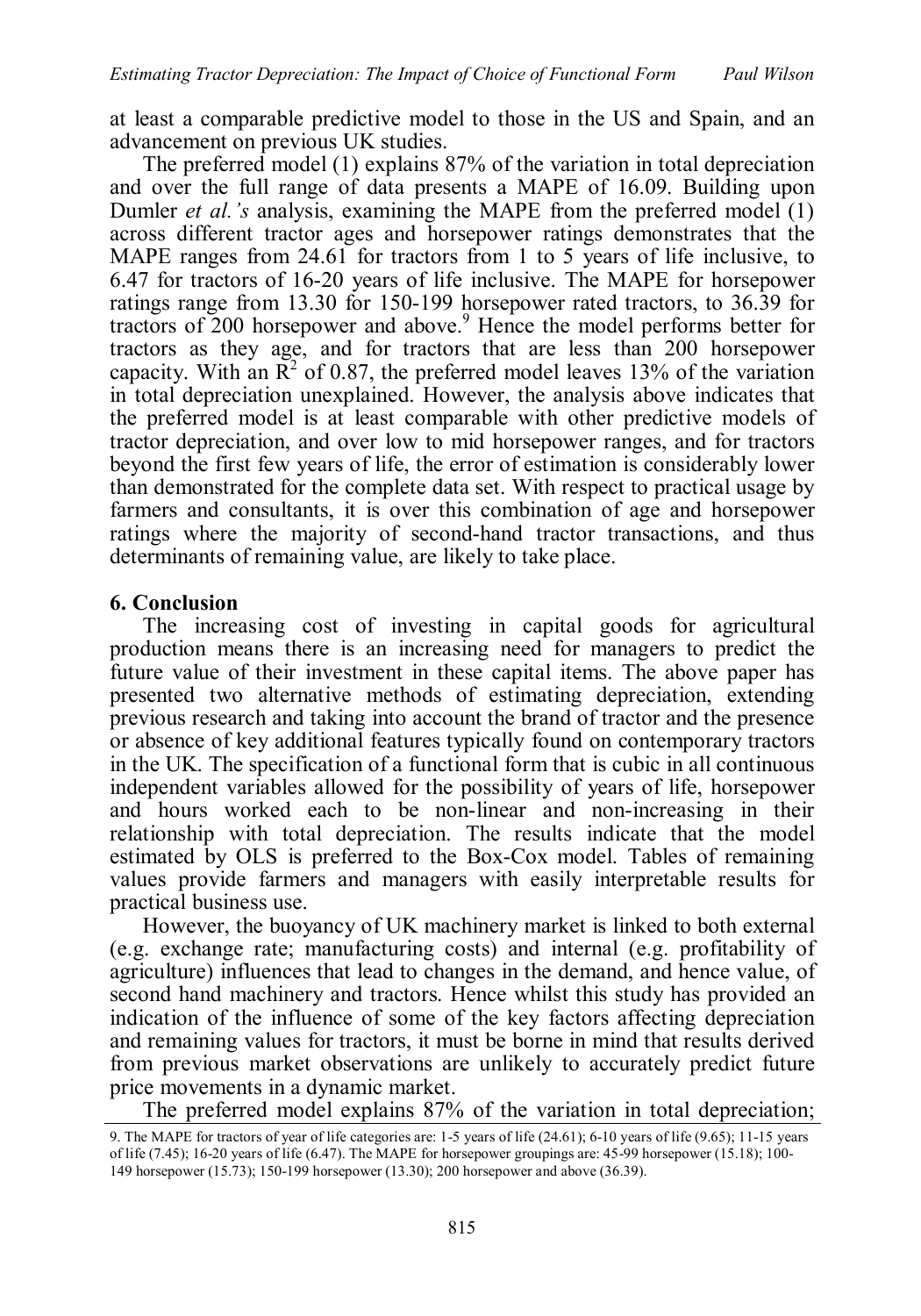whilst this provides an improvement on the explanatory power of previous UK studies, and is at least comparable to results from the US and Spain, 13% of the variation in depreciation remains unexplained. In order to explain a greater percentage of the variation in depreciation, it will be necessary to obtain more detailed information on the discount offered by manufactures for different brands of tractors for each year. Moreover, more information on the differential between advertised second hand prices and residual values provided to vendors, together with variables that capture the condition of the second-hand tractor would also enhance future studies. These aspects are known to have a substantial impact on depreciation, but which have thus far proved difficult to quantify within a large dataset typically required for empirical studies. Nonetheless, in order to achieve an enhanced explanation of depreciation, future research into this area will need to address these issues.

#### **About the author**

Paul Wilson (paul.wilson@nottingham.ac.uk) is Associate Professor of Management and Director of the Rural Business Research Unit in the Division of Agricultural and Environmental Sciences, School of Biosciences, University of Nottingham, Sutton Bonington Campus, LE12 5RD, UK. In addition, he is Chief Executive of Rural Business Research (www.ruralbusinessresearch.co.uk).

### **References**

Agro Business Consultants (2010). Machinery Cost Analyser http:// www.abcbooks.co.uk/fmcbook.htm. Accessed 16 February 2010.

AEA (2009). Agricultural Engineers Association. Accessed 8 October 2009. http://www.aea.uk.com/facts.asp

Classic Tractor (2008). *Classic Tractor*, April 2008, Published by Sundial Magazines Ltd, Kent, UK.

Cooper, D., Rayner, A.J., and Greenaway, D. (1993). "Constant-Quality Price Indices for Agricultural Inputs: Tractors and Fertiliser Revisited", *Journal of Agricultural Economics,* **44 (1),** 67-81.

Cross, T.L. and Perry, G.M. (1995). "Depreciation Patterns for Agricultural Machinery", *American Journal of Agricultural Economics,* **77 (2**), 194-204.

Cunningham, S. and Turner, M.M. (1988). "Actual Depreciation Rates of Farm Machinery", *Farm Management,* **6 (9),** 381-387.

Defra (2008). Tractor Price Index: Accessed 28 August 2008. https:// statistics.defra.gov.uk/esg/datasets/apiyear.xls

Defra (2009). Farm Business Survey: Accessed 7 May 2009. https:// statistics.defra.gov.uk/esg/asd/fbs/default.htm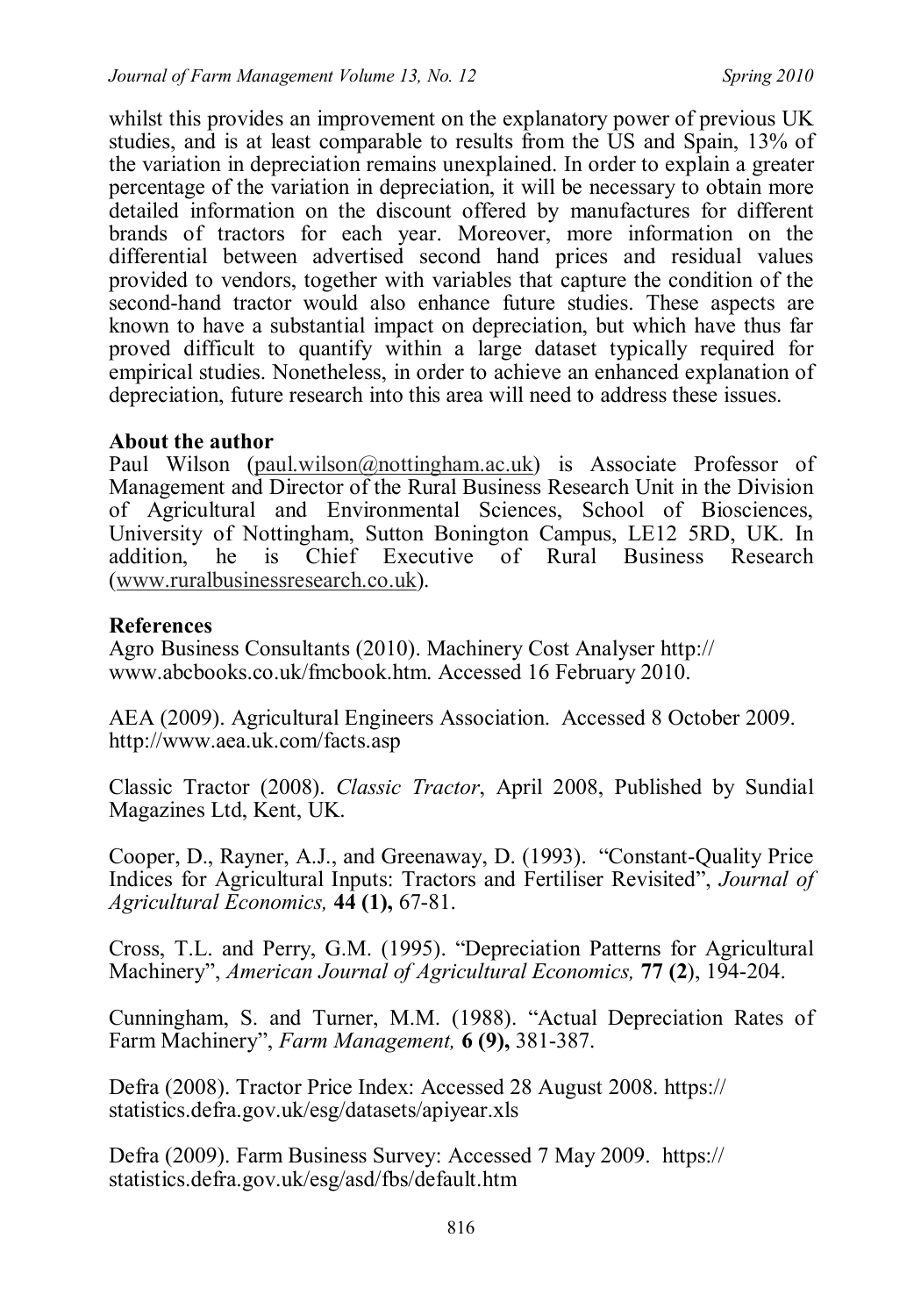Dumler, T.J., Burton, Jr., R.O. and Kastens, T.L. (2000). "Use of Alternative Depreciation Methods to Estimate Farm Tractor Values" *Selected paper at the AAEA annual meeting*, Tampa, Florida, July 30 – August 2, 2000.

Dumler, T.J., Burton, Jr., R.O. and Kastens, T.L. (2003). "Predicting Farm Tractor Values through Alternative Depreciation Methods", *Review of Agricultural Economics*, **25 (2),** 506-522.

Economist, (2009). Green Shoots. The Economist. The Economist Newspaper Limited: London.  $19<sup>th</sup> March 2009$ .

Gençay, R. and Yang, X. (1996). "A Forecast Comparison of Residential Housing Prices by Parametric versus Semiparametric Conditional Mean Estimators", *Economic Letters*, **52**, 196-135.

Farmers Weekly. (*various*, 1992-2008 inclusive; Jan – June 2008). Reed Business Publishing Group, Sutton, Surrey.

Fenollosa, M.L., and Guadalajara, N. (2007). "An Empirical Depreciation Model for Agricultural Tractors in Spain", *Spanish Journal of Agricultural Research*, **5 (2)**, 130-141.

Hansen, L. and Lee, H. (1991). "Estimating Farm Tractor Depreciation: Tax Implications"*, Canadian Journal of Agricultural Economics,* **39 (3),** 463-479.

Kmenta, J. (1986). *Elements of Econometrics* (second edition), Collier Macmillan Publishers, London.

McNeill, R.C. (1979). "Depreciation of Farm Tractors in British Columbia". *Canadian Journal of Agricultural Economics,* **27,** 53-58.

Musser, W.N., Tew, B.V. and White, F.C. (1986). "Choice of Depreciation Methods for Farm Firms", *American Journal of Agricultural Economics***, 4,** 980-989.

Nix, J. (*various*). *Farm Management Pocketbook,* Wye College Press, Ashford, Kent.

Perry, G.M., Bayaner, A. and Nixon, C.J. (1990). "The Effect of Usage and Size on Tractor Depreciation", *American Journal of Agricultural Economics,* **72 (2)**, 317-325.

Power Farming. (*various*, Jul issues, 1986-1991). Reed Business Publishing Group, Sutton, Surrey.

Rayner, A.J. (1968). "Price: Quality Relationships in a Durable Asset: